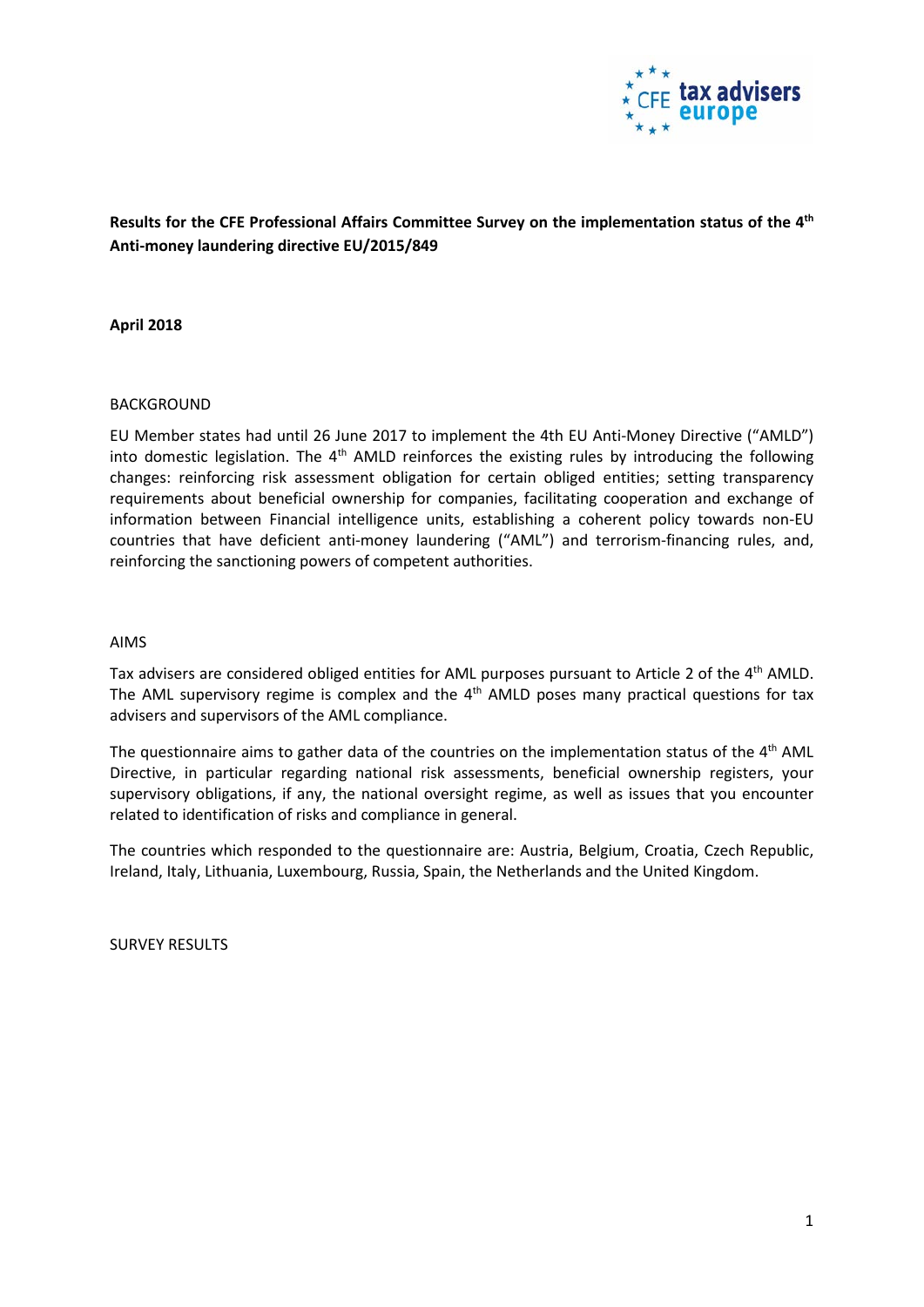

**Question 1 - What is the implementation status of the 4th AML Directive in your country? Please specify the national implementing legislation, when was it implemented and the date of entering into force.**

| Austria        | WTBG 2017 (BGBI I Nr. 137/2017, 15.9.2017)<br>WiEReG (BGBI I Nr. 136/2017, 15.9.2017)<br>KSW-GWPRL (ABI-KWT Sondernummer II/ 2017, 22.12.2017)                                                                                                                                                                                                                                                                                           |
|----------------|------------------------------------------------------------------------------------------------------------------------------------------------------------------------------------------------------------------------------------------------------------------------------------------------------------------------------------------------------------------------------------------------------------------------------------------|
| Belgium        | The directive has been implemented by the law of 18 SEPTEMBER 2017 on the prevention<br>of money laundering and terrorist financing and on the restriction of the use of cash.                                                                                                                                                                                                                                                           |
| Croatia        | Implemented with Zakon o sprečavanju pranja novca I financiranje terorizma (NN 108/2017)<br>effective as from 1.1.2018.                                                                                                                                                                                                                                                                                                                  |
| Czech Republic | In the Czech Republic, the 4 <sup>th</sup> AML Directive was implemented by the Act no. 368/2016 Coll.<br>which came into force partly in 1 <sup>st</sup> January 2017 and the beneficial ownership register part<br>is going to come into force in 1 <sup>st</sup> January 2018. This act amended Act no. 253/2008 Coll. -<br>The Anti-money Laundering Act.                                                                            |
| Ireland        | Ireland has since November 2016 required companies to set up and maintain a register of<br>their beneficial owners in accordance with the 4th AML Directive (S.I. No. 560 of 2016).<br>Ireland has not yet set up a central register of beneficial ownership of companies. It is<br>understood that a central register will be set up in the first quarter of 2018 and will be<br>maintained by the Companies Registration Office (CRO). |
|                | Ireland has not yet taken steps to set up a central register of beneficial owners of trusts. It<br>is understood that Ireland has been waiting for the finalisation of the 5th AML Directive<br>before doing so as the scope of requirements on trusts was under debate at EU level. It is<br>thought likely that the Irish Revenue will maintain the central register for trusts when set<br>up.                                        |
|                | In terms of the implementation of other elements of the 4th AML Directive, it is understood<br>that a Bill is currently being drafted which will be entitled the "Criminal Justice (Money<br>Laundering and Terrorist Financing) (Amendment) Bill".                                                                                                                                                                                      |
| Italy          | The 4 <sup>th</sup> AML Directive was implemented in Italy by the Legislative Decree 90/2017 that<br>reformed the existent Legislative Decree 231/2007. The reformed text of the Legislative<br>Decree 231/2007 came into force on July 4 <sup>th,</sup> 2017.                                                                                                                                                                           |
| Lithuania      | 4 <sup>th</sup> AML Directive is already implemented in the legislation of the Republic of Lithuania. On<br>29 <sup>th</sup> June 2017 amended Law on the Prevention of Money Laundering and Terrorist<br>Financing was adopted. It came in to force on $13th$ July 2017 (from here on $-$ AML Law).                                                                                                                                     |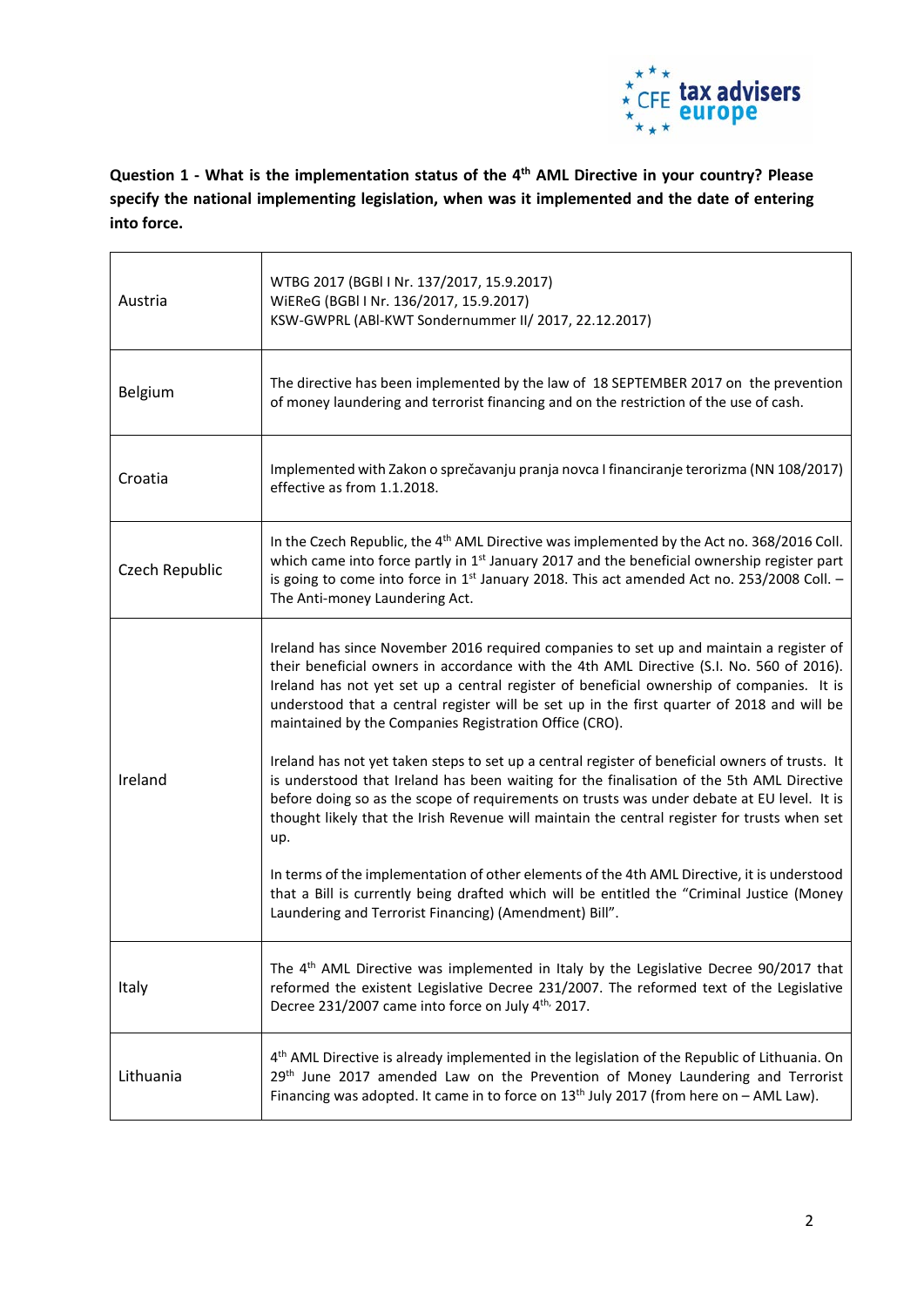

| Luxembourg      | The implementation status of the 4 <sup>th</sup> AML Directive in Luxembourg is still in progress: a draft<br>bill has been introduced.                                                                                                                                                                                                                                                                                                                                                                                                                                                                                                                                                                                                                           |
|-----------------|-------------------------------------------------------------------------------------------------------------------------------------------------------------------------------------------------------------------------------------------------------------------------------------------------------------------------------------------------------------------------------------------------------------------------------------------------------------------------------------------------------------------------------------------------------------------------------------------------------------------------------------------------------------------------------------------------------------------------------------------------------------------|
| Russia          | Federal Law No. 115-FZ dated 07.08.2001 on Anti-Money Laundering, Combating the<br>Financing of Terrorism - national legislation.                                                                                                                                                                                                                                                                                                                                                                                                                                                                                                                                                                                                                                 |
| Spain           | The status of the 4th AML Directive implementation in Spain is still in process. There's no<br>legislation changed yet about this 4th Directive. There has been a public consultation trying<br>to get all the proposals and opinions from all the subjects that could have an obligation<br>change due to the Directive or due to the changes in the main representative associations<br><b>This</b><br>consultation<br>ended<br>10th<br>from<br>collectives.<br>up<br>on June<br>of<br>2017.<br>Since this consultation, there hasn't been any notice about the 4th AML Directive<br>implementation yet, being still applicate the 10/2010 of April 28th of 2017 law on AML and<br>all the regulation that develop all its content (RD 304/2014 from June 5th). |
| The Netherlands | There is a bill sent to parliament containing part of the changes to be implemented. Notably<br>the UBO register is left out. This bill is expected early 2018. It is expected parliament will<br>discuss both bills at the same time therefore at present it is expected that the new<br>legislation will enter into force at the earliest on 1 July 2018.                                                                                                                                                                                                                                                                                                                                                                                                       |
| United Kingdom  | The Money Laundering, Terrorist Financing and Transfer of Funds (Information on the Payer)<br>Regulations<br>2017<br>2017<br>force<br>26<br>came<br><sub>on</sub><br>June<br>in<br>to<br>http://www.legislation.gov.uk/uksi/2017/692/made                                                                                                                                                                                                                                                                                                                                                                                                                                                                                                                         |

# **Question 2 - To what extent the national implementing act follows the provisions of the 4th AML?**

| Austria | Scope of obligations is risk based as required by the 4 <sup>th</sup> AML.                                                                                                                                                                                                                                                                                                                                                                                                                                                                          |
|---------|-----------------------------------------------------------------------------------------------------------------------------------------------------------------------------------------------------------------------------------------------------------------------------------------------------------------------------------------------------------------------------------------------------------------------------------------------------------------------------------------------------------------------------------------------------|
| Belgium | RISK IDENTIFICATION AND AWARENESS AS STARTING POINT. In order to be able to<br>build their own RBA, firms need to have a clear, consistent, documented and data driven<br>view on their ML/FT risks. En matière d'"évaluation des risques", une nouveauté importante<br>est introduite par l'instauration d'une procédure dite en "cascade" pour l'identification et<br>l'évaluation des risques de blanchiment et de financement du terrorisme et, en matière<br>d'"obligations de vigilance", l'approche basée sur les risques est d'application. |
|         | RISK BASED APPROACH ("RBA") BASED ON AN ENTERPRISE WIDE RISK ASSESSMENT<br>("EWRA") : A RBA as requested by the new Law implies that, in a more clear way than<br>before, all measures (organisation, business and transaction wise) should aim at avoiding<br>/mitigating the risk of being misused for ML/FT purposes. The RBA should therefore enable<br>financial institutions to take less profound measures in situations where risks are limited.<br>The resources that are redeemed should be used for more profound measures in situations |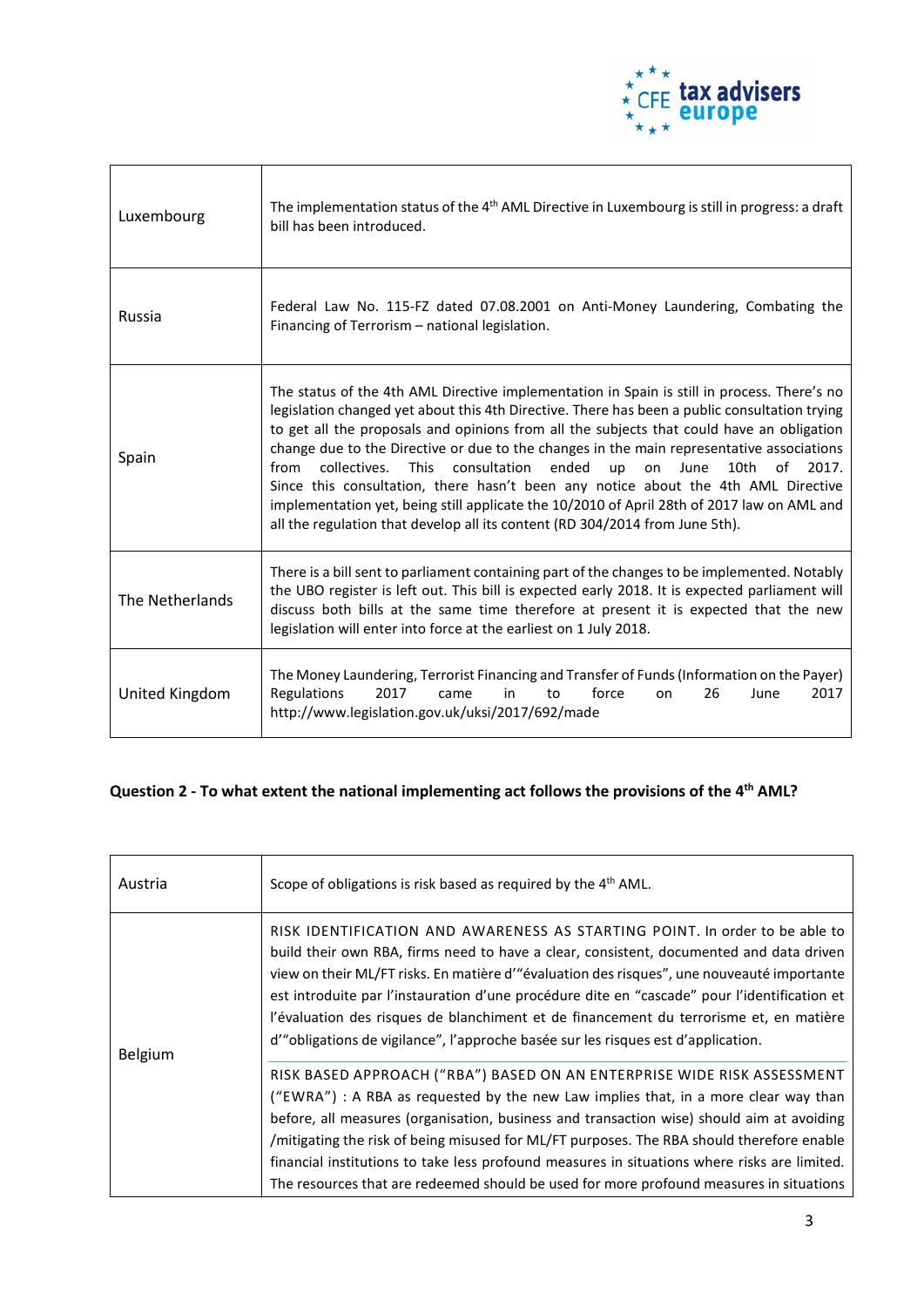

where risks are higher. The set-up of the institution's RBA should be based on an actual and profound knowledge and understanding of its ML/FT risks. Therefore, institutions are required to set-up and perform a general AML/CFT risk assessment ("Enterprise Wide Risk Assessment" – "EWRA") at the level of their entity. This EWRA should be documented, be based on actual data and take into account the entities' customers products and services offered, transactions, countries/geographical zones and distribution channels. More detailed guidance on appropriate business linked risk factors can be found in the European Supervisory Authorities (ESA's) [Risk Factors Guidelines](https://www.eba.europa.eu/-/esas-publish-aml-cft-guidelines) (see our [regulatory newsflash of 6](https://www2.deloitte.com/be/en/pages/financial-services/articles/fsi-reg-newsflash-esa-aml-guidelines.html)  [July 2017\)](https://www2.deloitte.com/be/en/pages/financial-services/articles/fsi-reg-newsflash-esa-aml-guidelines.html).

All policies, procedures, processes controls,… should be risk based taking into account the necessary granularity at the level of the firm.

CUSTOMER DUE DILIGENCE ("CDD"). Introduction of (non-exhaustive) lists of risk variables and risk factors that need to be taken into account when determining the ML/FT risk profile of the customer (and consequently the extent of the customer due diligence measures to be applied).

Existing exemptions for simplified identification (financial institutions, listed entities, public authorities,…) are no longer included: Simplified CDD can only be applied after an individual assessment of the concerned risks.

Strengthened definitions and CDD requirements will impact risk categories and the review of existing customers (adapted definition of UBOs, inclusion of domestic PEPs,…). More detailed CDD information and documentation requirements will lead to longer and more thorough onboarding process, more review and analysis, etc.

ULTIMATE BENEFICIAL OWNERS ("UBOS") Strengthened definition for UBOs of companies (>25% control/ownership only considered as an indication of UBO, management only considered as UBO if no other UBO can be found,…)

Detailed definition for UBOs of trusts, foundations, associations,…

UBO identification will require a clear view on the ownership/control structure of the legal entity

Introduction of a requirement to set up a central public register for UBO's by the Treasury department of the FPS Finance.

DEFINITION OF POLITICALLY EXPOSED PERSONS ("PEPS") Extended definition including, amongst other, domestic PEPs.

APPROPRIATE LEVEL OF CDD. The appropriate level of CDD measures (simplified, normal or enhanced) will need to be determined taking into account the institution's RBA. More detailed guidance on appropriate simplified and enhanced CDD measures can be found in the ESA's recently published final Guidelines on simplified and enhanced CDD

Next to measures identified by the institutions in setting up their RBA, specific enhanced CDD measures are set by the new Law for the following possible risks: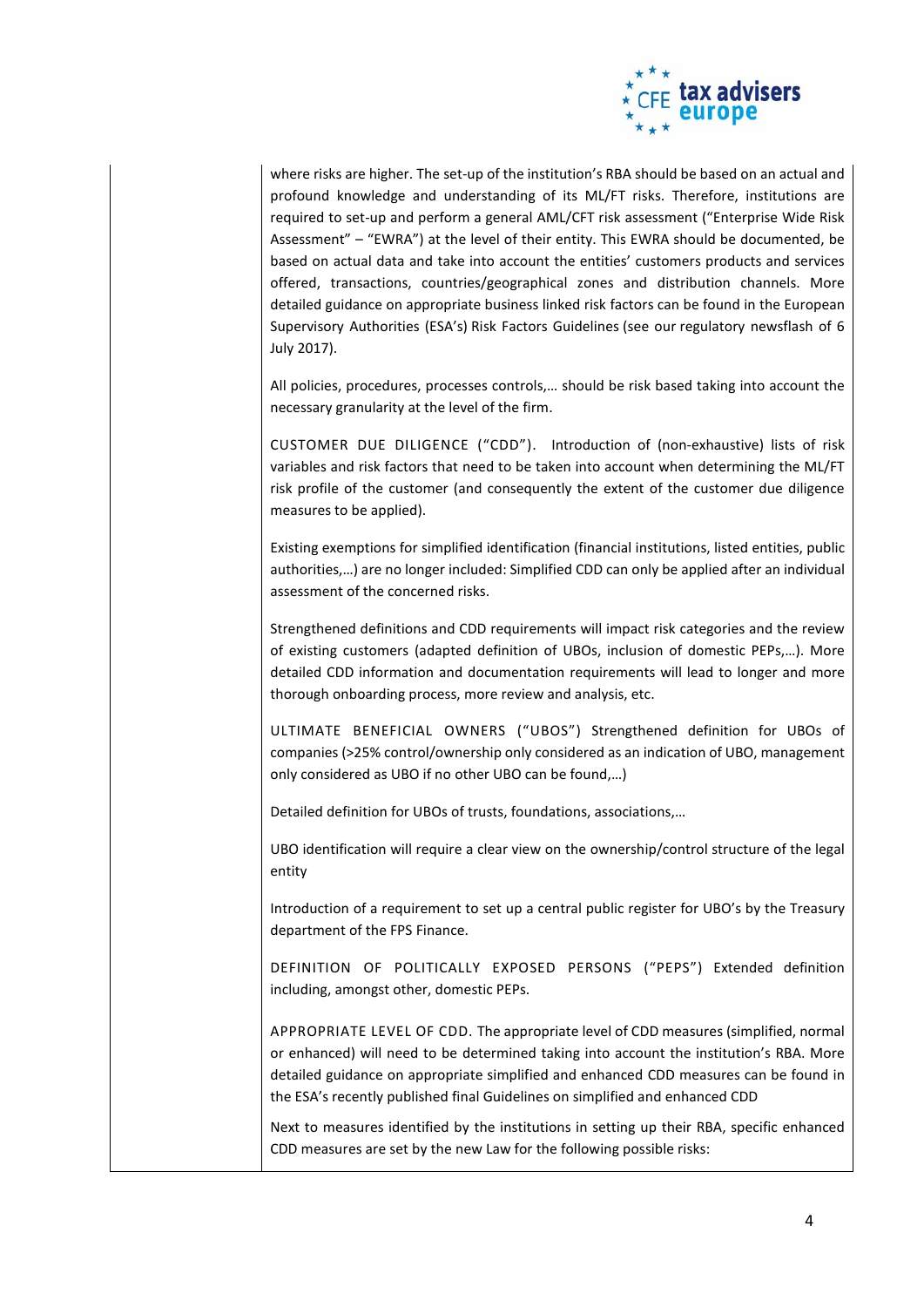

- Correspondent relationships
- Customers where the identity is verified during the business relationship (and not before)
- Customers settled or residing in third countries considered as high risk by EU and FAT
- Specific cases related to Serious fiscal fraud whether organised or not (link to specific countries)

ORGANISATION Driven by the RBA, the new Law extends and strengthens the requirements for the institution's AML/CFT organisational framework. Documentation is the key. The policy, process and control framework (including analysis, risk assessment process,…) should be documented in detail, including evaluation, updates, validation and decision-making. Also the practical application of this framework (client acceptance, internal investigations, alert handling,…) will need to be fully and consistently documented.

RESPONSIBILITY FOR THE PREVENTION OF ML/FT Next to the existing AML Reporting Officer (AMLRO or "AML Compliance Officer" as it is now called in the Explanatory Memorandum to the new Law), a responsible person has also to be designated at the level of the Executive Committee. This person will be appointed as final responsible person for AML/CFT and will make sure that the effective management takes the necessary AML/CFT responsibilities.

POLICY FRAMEWORK. The new law lists a minimal set of required internal measures and control procedures including such as risk management models, client acceptance policy, policies and procedures, internal controls,…

WHISTLE BLOWING MECHANISMS. Internal (to the AML responsible persons – see above) and external (to the concerned authorities) whistle blowing mechanisms should be installed related to violations of the applicable requirements.

RECORD KEEPING. The period for keeping the required data will be gradually extended from the existing 5 year period to 10 years as from 2020 (7/8/9 years in respectively 2017/2018/2019). Furthermore, after this time period, the concerned data need to be erased.

| Croatia        | No.                                                                                                                                                                                                                            |
|----------------|--------------------------------------------------------------------------------------------------------------------------------------------------------------------------------------------------------------------------------|
| Czech Republic | The Czech legislators decided to restrict the range of obliged entities in case of gambling<br>services providers, e.g. raffles, bingos or scratch cards due to a low risk. Other provisions of<br>the Directive are followed. |
| Ireland        | Ireland's implementation to date has been in accordance with the 4 <sup>th</sup> AML Directive.                                                                                                                                |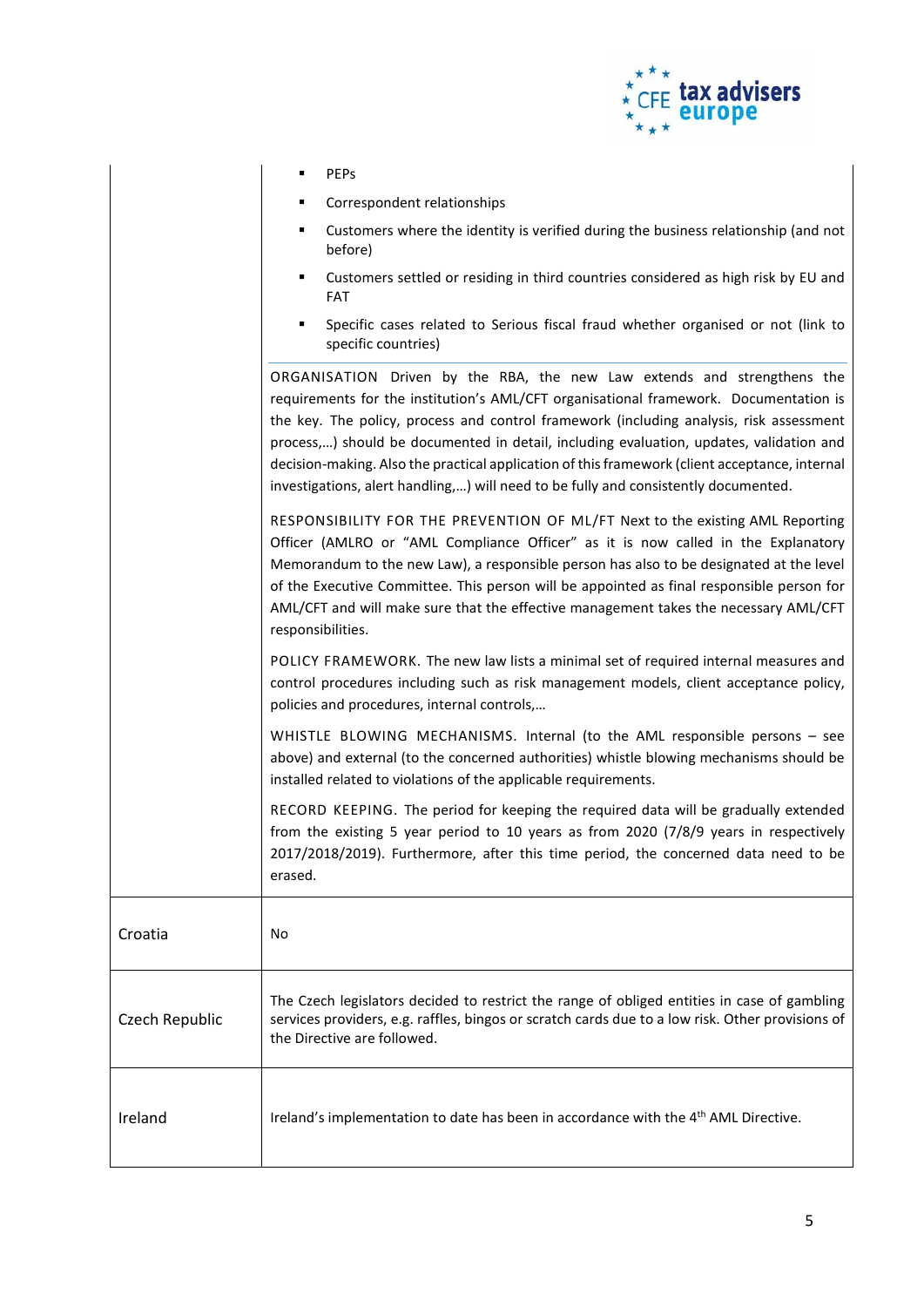

| Italy           | The Italian implementing act (as above) fully follows the provisions of the 4th AML Directive;<br>with these remarkable exceptions, that can be viewed as "gold plating" previsions: (i) the<br>anonymity of the person/entity who reports a SAR is not fully guaranteed, since the judicial<br>authority can ask for its revelation; (ii) the retention period of the data and documents<br>the<br>from<br>regarding<br><b>CDD</b><br>is<br>extended<br>5<br>to<br>10<br>years<br>(iii) new retention obligations are wider as they are set in an undetermined way regarding<br>either the contents or its application; (iv) customer due diligence measures require, during<br>the risk assessment, to obtain information about the client financial and economic position. |
|-----------------|-------------------------------------------------------------------------------------------------------------------------------------------------------------------------------------------------------------------------------------------------------------------------------------------------------------------------------------------------------------------------------------------------------------------------------------------------------------------------------------------------------------------------------------------------------------------------------------------------------------------------------------------------------------------------------------------------------------------------------------------------------------------------------|
| Lithuania       | The purpose of AML Law is to establish measures for the prevention of money laundering<br>and / or terrorist financing and the authorities responsible for the implementation of<br>money laundering<br>and<br>/ or<br>terrorist<br>financing.<br>measures<br>to<br>prevent<br>AML Law is intended to ensure the application of the European Union legislation.<br>There has not been any extension of the scope of obligations.                                                                                                                                                                                                                                                                                                                                              |
| Luxembourg      | National implementing act is not finalised yet.                                                                                                                                                                                                                                                                                                                                                                                                                                                                                                                                                                                                                                                                                                                               |
| Russia          | Federal Law No. 340-FZ dated 27.11.2017 on additional measures to bring the national<br>legislation in accordance with the 4th AML Directive.                                                                                                                                                                                                                                                                                                                                                                                                                                                                                                                                                                                                                                 |
| Spain           | There's no chance to analyse this answer because Spain doesn't have any 4th AML Directive<br>implementation yet.                                                                                                                                                                                                                                                                                                                                                                                                                                                                                                                                                                                                                                                              |
| The Netherlands | On the whole the proposed legislation stays very close to the 4 <sup>th</sup> directive, however<br>regarding the UBO register there was a consultation which proposed that the register is<br>open to the public although at a fee. The set of data would be slightly less broad. Also extra<br>data would be requested for the benefit of the authorities only e.g. social number.                                                                                                                                                                                                                                                                                                                                                                                          |
| United Kingdom  | Article 47(3) of the Directive required tax advisers and accountants to 'take the necessary<br>measures to prevent criminals convicted in relevant areas or their associates from holding a<br>management function in or being the beneficial owners of those obliged entities'<br>The UK has interpreted this as requiring supervisors to undertake criminal checks on<br>beneficial owners, officers and managers of supervised firms (see Regulation 26(1))<br>Independent checks must be carried out; self-certification is not sufficient.                                                                                                                                                                                                                               |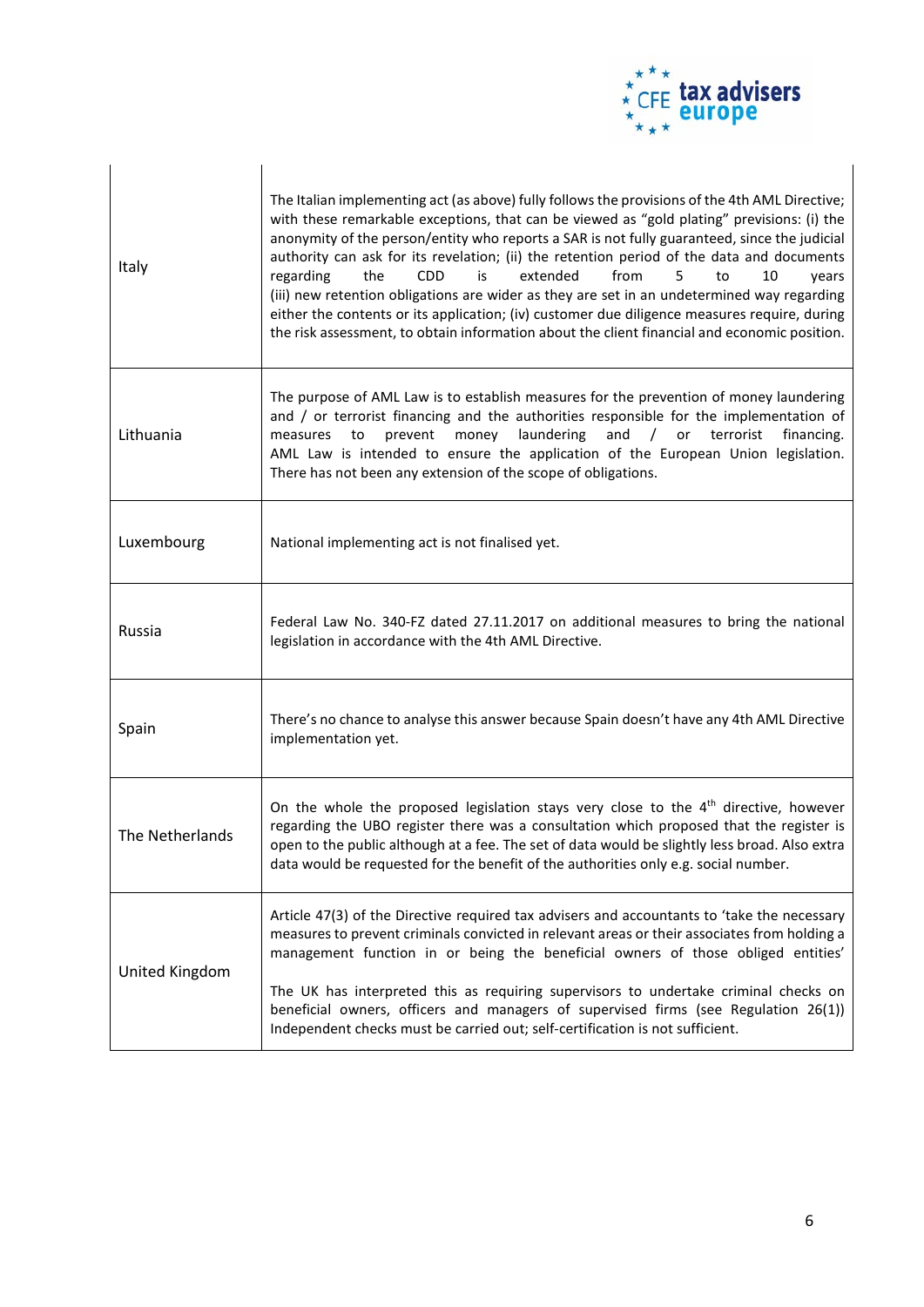

## **Question 3 - What is the implementation status of the beneficial ownership register?**

| Austria        | WIEReG (BGBI I Nr. 136/2017, 15.9.2017)<br>Register of benificial ownership is online since 01/2018. Deadline for registrations 1.6.2018                                                                                                                                                                                                                                                                                                                                                                                                                                                                                                                                                                                                                                                                                      |
|----------------|-------------------------------------------------------------------------------------------------------------------------------------------------------------------------------------------------------------------------------------------------------------------------------------------------------------------------------------------------------------------------------------------------------------------------------------------------------------------------------------------------------------------------------------------------------------------------------------------------------------------------------------------------------------------------------------------------------------------------------------------------------------------------------------------------------------------------------|
| Belgium        | Introduction of a requirement to set up a central public register for UBO's by the Treasury<br>department of the FPS Finance. Practical details for the set-up of this register will be<br>elaborated by royal decree. It is expected that the UBO Register will be operational by the<br>summer of 2018.                                                                                                                                                                                                                                                                                                                                                                                                                                                                                                                     |
|                | . However the new Law states that entities cannot rely only on the information in the<br>register for the identification and verification. Additional measures remain necessary.                                                                                                                                                                                                                                                                                                                                                                                                                                                                                                                                                                                                                                              |
| Croatia        | The most notable change in relation to the current AML Act in force is the establishment of<br>the Beneficial Owner Register as the central electronic database on the beneficial owners of<br>legal entities. The AML Act prescribes that legal entities established in Croatia, ie companies,<br>subsidiaries of foreign companies, associations, foundations and institutions ("Entities") are<br>obliged to have and keep corresponding, accurate and updated information about their:<br>i. beneficial owner(s), comprising of: first name and surname, country of residence, date of<br>birth, ID card information, citizenship and nature and scope of beneficial ownership; and<br>ii. ownership structure - which for companies also includes information on shares, stakes<br>and other participation in ownership. |
| Czech Republic | The beneficial ownership register is up to be launched in 1 <sup>st</sup> January 2018.                                                                                                                                                                                                                                                                                                                                                                                                                                                                                                                                                                                                                                                                                                                                       |
| Ireland        | See response to $Q1$ – only the requirement for companies to collect and maintain up to date<br>beneficial ownership information has been legislated for to date. No central register of<br>beneficial owners has been established or legislated for. No legislation placing obligations<br>on trusts or providing for a central register of trusts has been introduced.<br>Provisions relating to the collection and sharing of that information has not yet been<br>enacted $-$ it is envisaged that the Criminal Justice (Money Laundering and Terrorist<br>Financing) (Amendment) Bill will make provision for this.                                                                                                                                                                                                      |
|                |                                                                                                                                                                                                                                                                                                                                                                                                                                                                                                                                                                                                                                                                                                                                                                                                                               |
| Italy          | Since now there was not any implementation of the BO register.                                                                                                                                                                                                                                                                                                                                                                                                                                                                                                                                                                                                                                                                                                                                                                |
| Lithuania      | Obligation to register in the beneficial ownership register will come in to force on 1 January<br>2019.                                                                                                                                                                                                                                                                                                                                                                                                                                                                                                                                                                                                                                                                                                                       |
| Luxembourg     | A draft bill has been introduced few days ago.                                                                                                                                                                                                                                                                                                                                                                                                                                                                                                                                                                                                                                                                                                                                                                                |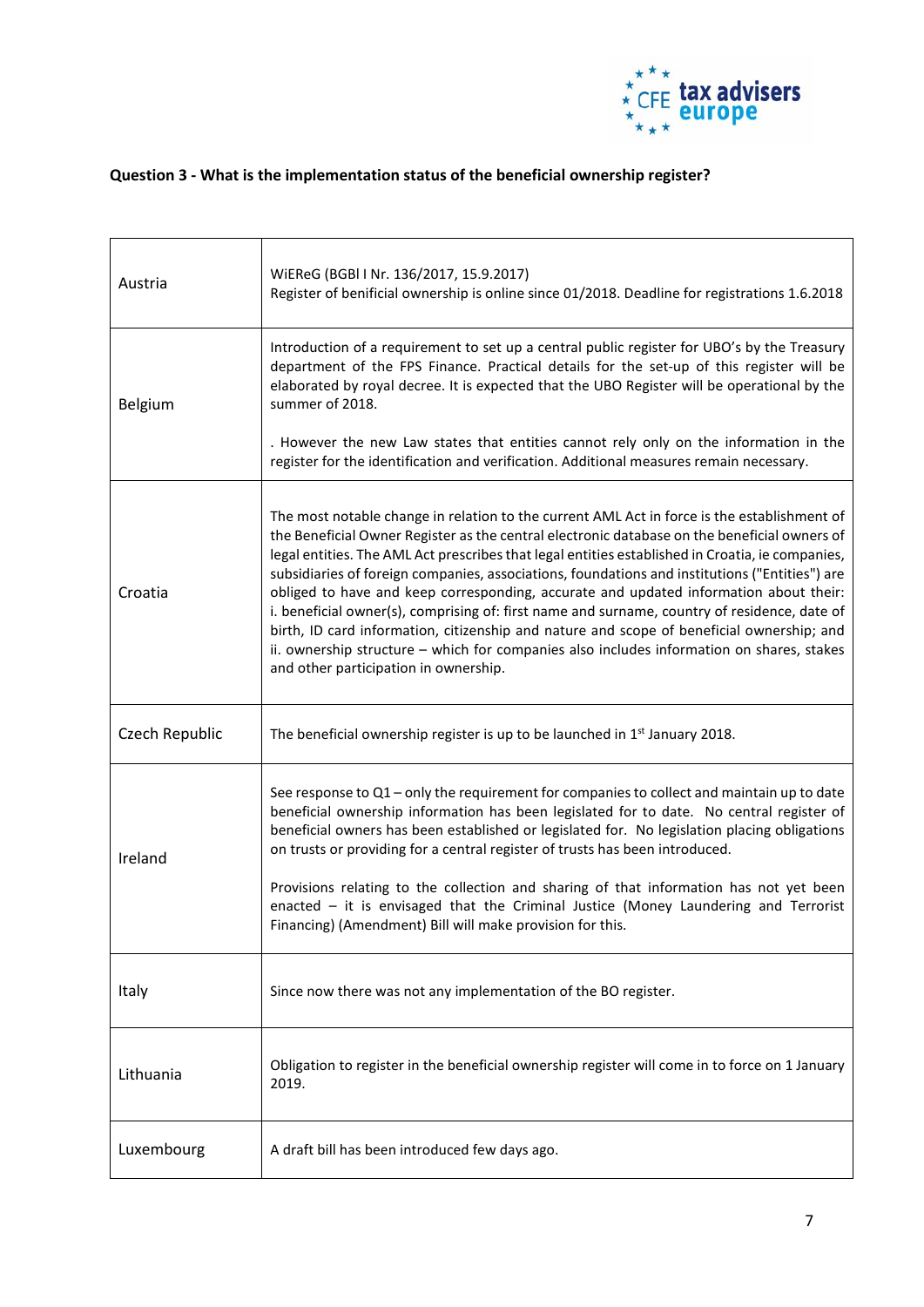

| Russia          | Legal entities are responsible for operating registers.                                                                                                                                                                                                                                                                                                                                                                                                                                                                                                                                                                                                                       |
|-----------------|-------------------------------------------------------------------------------------------------------------------------------------------------------------------------------------------------------------------------------------------------------------------------------------------------------------------------------------------------------------------------------------------------------------------------------------------------------------------------------------------------------------------------------------------------------------------------------------------------------------------------------------------------------------------------------|
| Spain           | The Beneficial ownership register (BWR) is not created in Spain yet, as any of the 4th AML<br>Directive obligations because of its non-implementation. Nevertheless, in Spain we've a<br>notary BWR since 2004 and it allows much collaboration between the Spanish public<br>administrations that requires it. It's called INDICE ÚNICO INFORMATIZADO in charge of the<br>general counsel of the notary. In addition, the Spanish notary set up the Beneficial<br>Ownership Data Base. It allowed an even more intense collaboration between the notary<br>association and the Spanish public administration, especially on the fight against the Anti-<br>Money Laundering. |
| The Netherlands | See above. The register will be maintained by the Chamber of Commerce. The register is<br>being developed.                                                                                                                                                                                                                                                                                                                                                                                                                                                                                                                                                                    |
| United Kingdom  | A register of Persons with Significant Control (PSC) was set up in June 2016. This is held by<br>Companies House and is publicly accessible.<br>A PSC is someone that holds more than 25% of shares or voting rights in a company, has the<br>right to appoint or remove the majority of the board of directors or otherwise exercises<br>significant influence or control.<br>HMRC have also been tasked with setting up a trust register where the AML Supervisors will<br>be required to supply details of supervised firms which provide Trust and Company Services.<br>This is in addition to a trust register to record details of settlors and beneficiaries.          |

## **Question 4 – Is the beneficial ownership register implemented with separate legislation?**

| Austria | Yes                                                                                                                                                                                                                                                                                                                                                                                                                                                                                                                                                                                       |
|---------|-------------------------------------------------------------------------------------------------------------------------------------------------------------------------------------------------------------------------------------------------------------------------------------------------------------------------------------------------------------------------------------------------------------------------------------------------------------------------------------------------------------------------------------------------------------------------------------------|
| Belgium | The UBO register is aimed at providing adequate, accurate and current information on the<br>beneficial owners, referred to in Article 4, 27°, a), of companies created in Belgium, the<br>beneficial owners referred to in Article 4, 27°, b), of trusts, the beneficial owners referred to<br>in 4, 27°, c), of foundations and (international) non-profit organisations and on the beneficial<br>owners referred to in Article 4, 27°, d), of legal arrangements similar to fiducial or trusts.<br>Practical details for the set-up of this register will be elaborated by royal decree |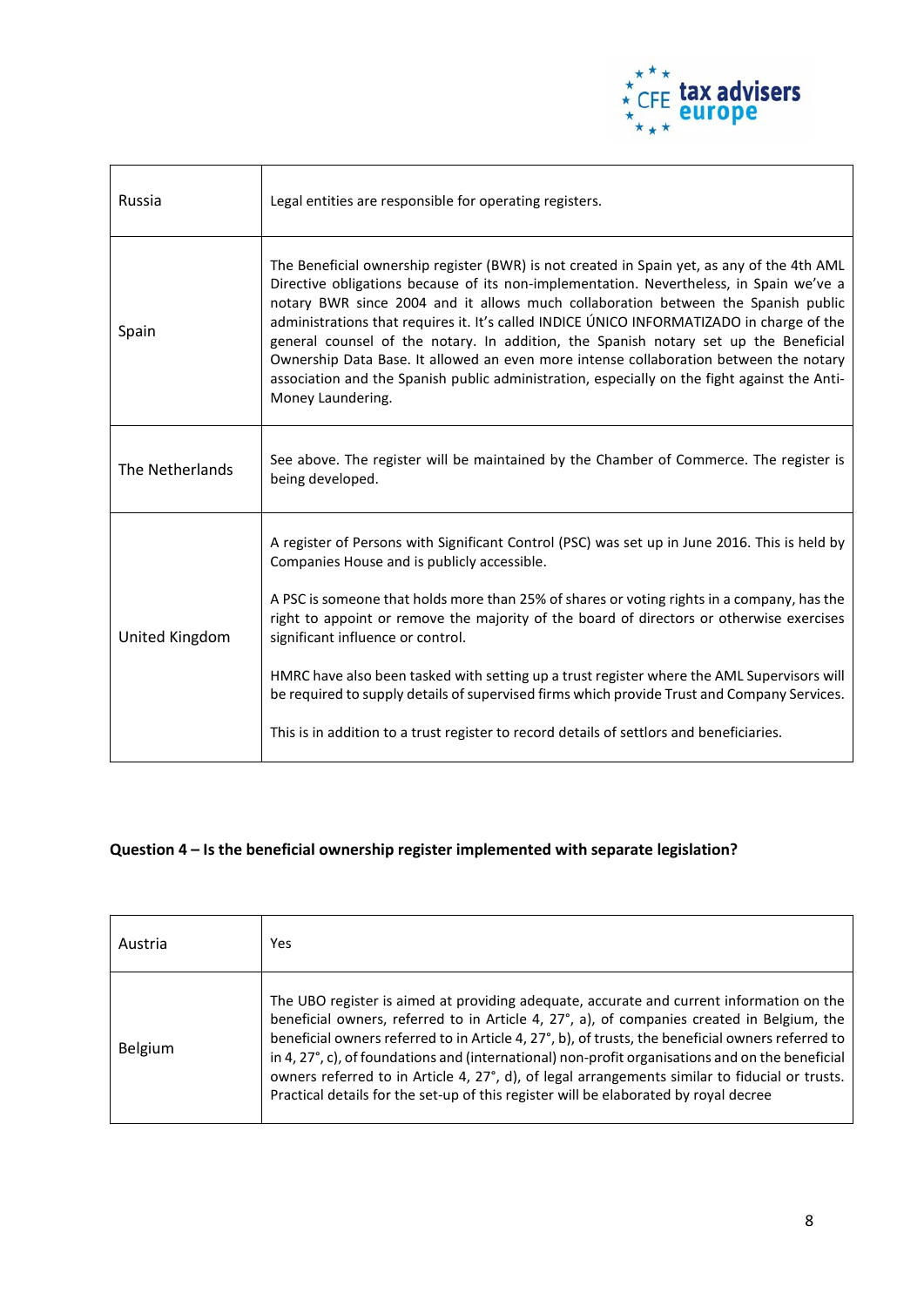

| Croatia         | The special regulation which will be rendered by the Minister of Finance within six months<br>from the effective date of the AML Act.                                                                                                                                                                                                                                                                                  |
|-----------------|------------------------------------------------------------------------------------------------------------------------------------------------------------------------------------------------------------------------------------------------------------------------------------------------------------------------------------------------------------------------------------------------------------------------|
| Czech Republic  | The UBO register is implemented in The Public Registers Act which is separated from The<br>AML Act.                                                                                                                                                                                                                                                                                                                    |
|                 | As noted above, Ireland's central register of beneficial ownership has not yet been legislated<br>for. Since November 2016, Irish incorporated companies have been required to set up and<br>maintain a register of their beneficial owners - this has been legislated for through<br>secondary legislation (statutory instrument). The primary legislation that enables this is the<br>European Communities Act 1972. |
| Ireland         | It is understood that the legislative footing to the central register of beneficial ownership of<br>companies will also be legislated for through a separate statutory instrument. It is also<br>understood that the legislation relating to a central register of beneficial ownership of trusts<br>will be in the form of a separate statutory instrument.                                                           |
|                 | As noted above, it is foreseen that the Criminal Justice (Money Laundering and Terrorist<br>Financing) (Amendment) Bill will legislate for the other requirements of the 4th AML<br>Directive.                                                                                                                                                                                                                         |
| Italy           | When implemented the BO register will be set by a delegated secondary legislation                                                                                                                                                                                                                                                                                                                                      |
| Lithuania       | Beneficial ownership register at the moment is regulated in the 29 <sup>th</sup> June 2017 amended Law<br>on the Prevention of Money Laundering and Terrorist Financing. No separate legislation for<br>beneficial ownership register.                                                                                                                                                                                 |
| Luxembourg      | It is going to be implemented with separate legislation                                                                                                                                                                                                                                                                                                                                                                |
| Russia          | No                                                                                                                                                                                                                                                                                                                                                                                                                     |
| Spain           | There's no news about this so we can't know how it's going to be in the near future.                                                                                                                                                                                                                                                                                                                                   |
| The Netherlands | It is                                                                                                                                                                                                                                                                                                                                                                                                                  |
| United Kingdom  | The requirements to keep a PSC register are set out in Part 21A of and Schedules 1A and 1B<br>to the Companies Act 2006 (as inserted by the Small Business Enterprise and Employment<br>Act 2015) and in The Register of People with Significant Control Regulations 2016                                                                                                                                              |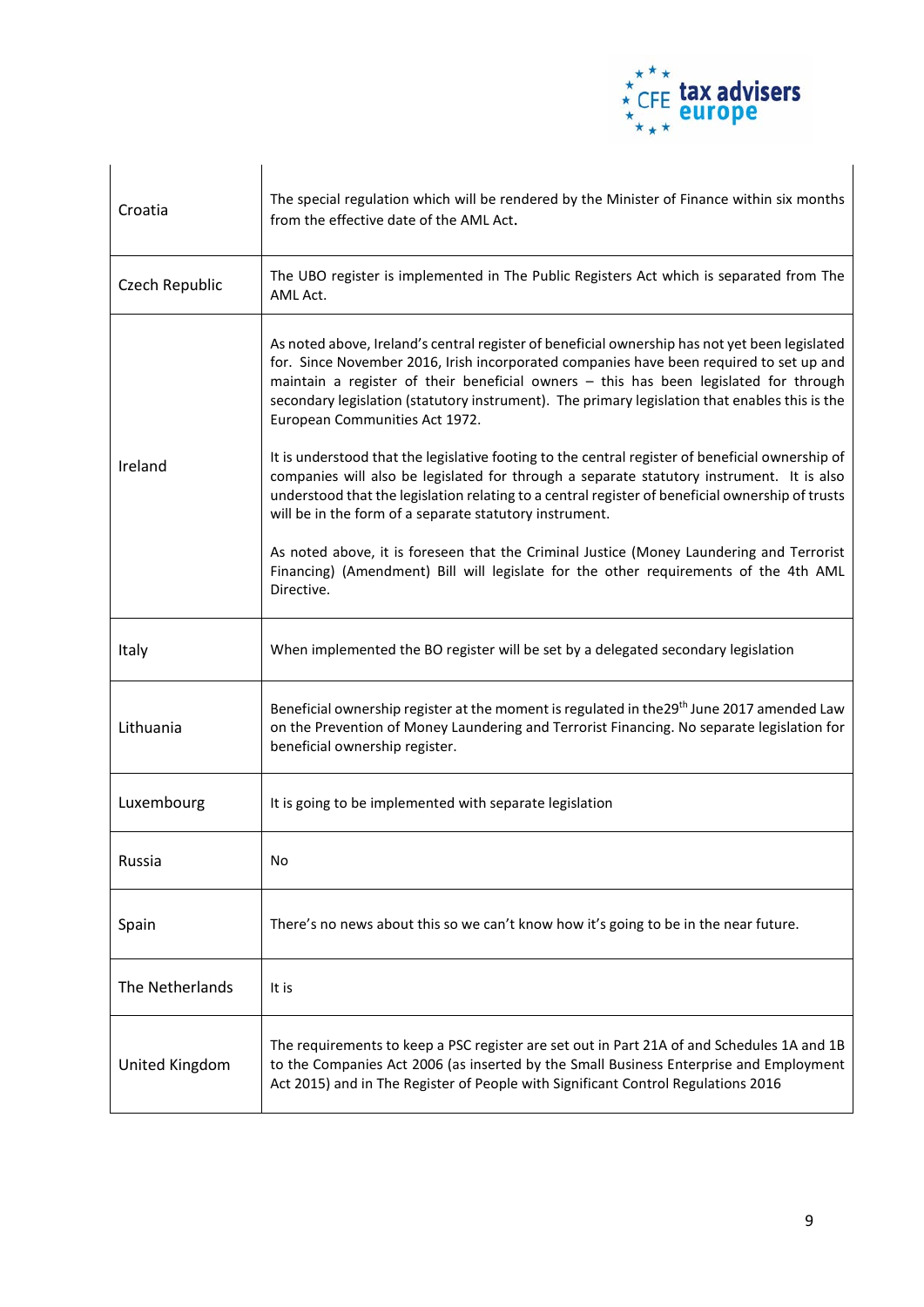

**Question 5 – Could you please specify which entities are responsible for setting up and operating the register(s)? Which entities are responsible for entering the UBO information (eg legal entities, advisers, accountants etc)?**

| Austria        | Legal entities are responsible for registrating and providing required information. Tax<br>advisers, accountants, lawyers etc. may be authorized to enter data on behalf of legal<br>entities.                                                                                                                                                                                                                                                                                                                                                                                                                                                                                                                                                                                                                                   |
|----------------|----------------------------------------------------------------------------------------------------------------------------------------------------------------------------------------------------------------------------------------------------------------------------------------------------------------------------------------------------------------------------------------------------------------------------------------------------------------------------------------------------------------------------------------------------------------------------------------------------------------------------------------------------------------------------------------------------------------------------------------------------------------------------------------------------------------------------------|
| Belgium        | Practical details for the set-up of this register will be elaborated by royal decree                                                                                                                                                                                                                                                                                                                                                                                                                                                                                                                                                                                                                                                                                                                                             |
| Croatia        | operationally<br>by the<br>(FINA).<br><b>The</b><br>Register will<br>be<br>led<br>Financial<br>Agency<br>Entities (except companies whose financial instruments are traded on a stock exchange or<br>regulated market) shall be obliged to provide this information. Legal entities are credit<br>institutions, payment service providers, investment funds, pension funds, factoring<br>companies, electronic money institutions, legal and physical persons providing forfeiting<br>services, audit companies, tax advisors etc)                                                                                                                                                                                                                                                                                               |
| Czech Republic | The UBO register is administrated by regional courts. The legal entities themselves and<br>trustees are responsible for entering the UBO information.                                                                                                                                                                                                                                                                                                                                                                                                                                                                                                                                                                                                                                                                            |
| Ireland        | All Irish incorporated companies are required to set up and maintain a register of beneficial<br>ownership. The primary responsibility for collecting the beneficial ownership information<br>for each company lies with its directors / the chief executive officer of the company. Where<br>this information is not readily available to the company, it may require the shareholders to<br>provide the required information where they are a beneficial owner.<br>The precise collection and reporting mechanism to the central register is not yet known but<br>it is anticipated that the statutory instrument that gives legislative footing to the central<br>register of beneficial ownership will place an obligation on companies to provide the<br>information about their beneficial owners to the central register. |
|                | It is unknown at this stage what the details of the requirements on trusts will be.                                                                                                                                                                                                                                                                                                                                                                                                                                                                                                                                                                                                                                                                                                                                              |
| Italy          | The entities responsible for setting up, operating and entering the BO register are: (i) all the<br>entities with legal personality obliged to register at the Business Register of the Italian<br>Chamber of Commerce (including trusts with relevant legal effect for tax purposes); (ii) the<br>other private legal entities with legal personality not obliged to register at the Business<br>Register of the Italian Chamber of Commerce (associations, foundations, partnerships)                                                                                                                                                                                                                                                                                                                                          |
| Lithuania      | State Enterprise Centre of Register is responsible for setting up and operating beneficial<br>ownership register. According to the Article 25 part 1 of AML Law all legal entities which are<br>registered in the Republic of Lithuania shall receive, renew and save adequate, accurate and<br>current information on beneficial ownership. Exception for legal entities which are<br>controlled by the State or Municipality is applicable.                                                                                                                                                                                                                                                                                                                                                                                    |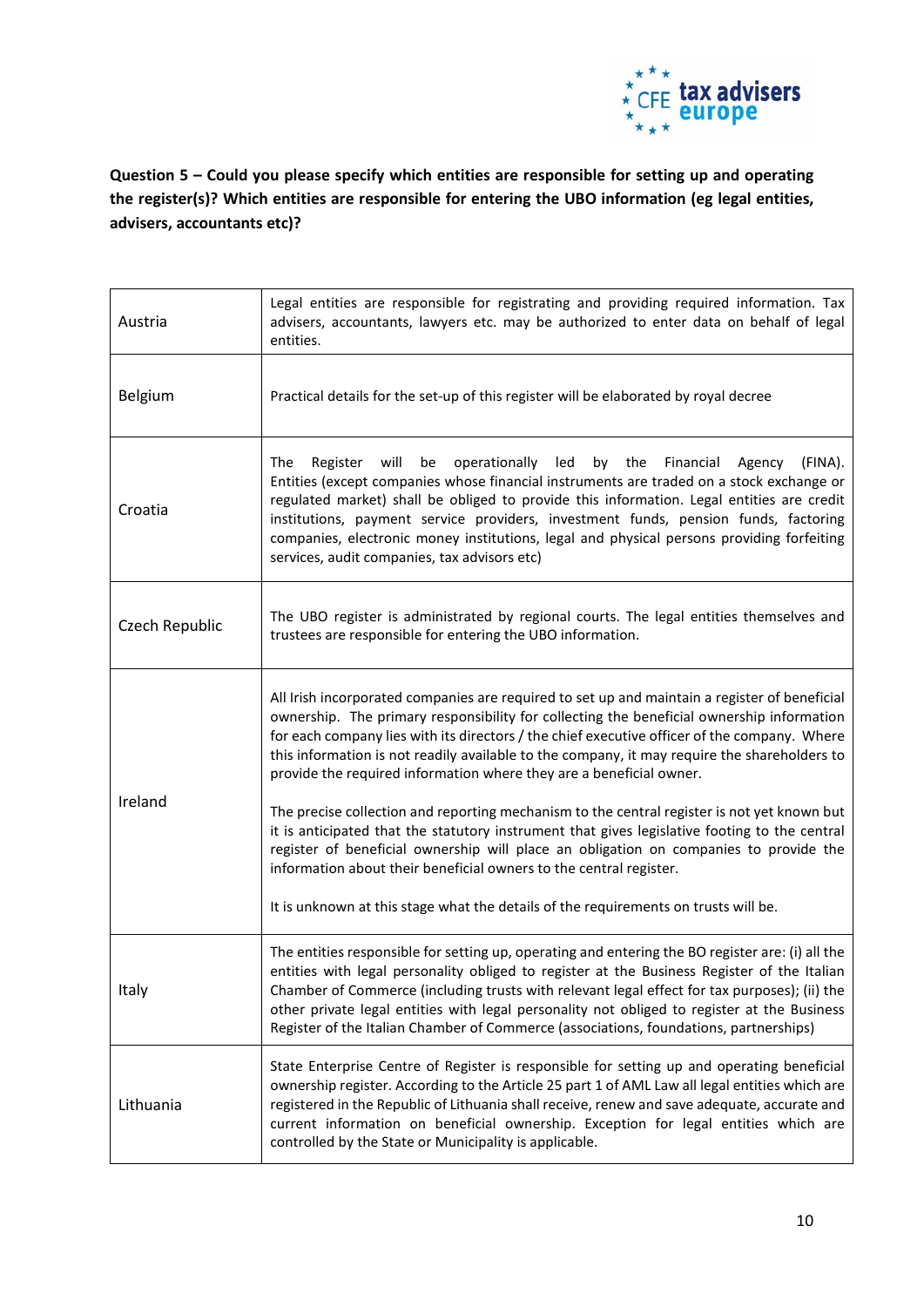

| Luxembourg      | GIE RCSL will be responsible for setting up and operating the BO register. Each Luxembourg<br>entity (expect listed companies) will be responsible for entering its own UBO information.                                                                                     |
|-----------------|------------------------------------------------------------------------------------------------------------------------------------------------------------------------------------------------------------------------------------------------------------------------------|
| Russia          | Legal entities                                                                                                                                                                                                                                                               |
| Spain           | Because we have no law about it, we can't answer this question. Nevertheless, we suppose<br>that the entire obligated subjects are going to be obligated to register all its Beneficial<br>Ownerships, organism that will be probably charged from the "Registro Mercantil". |
| The Netherlands | Chamber of Commerce. The entities seated in the Netherlands will be obliged to enter the<br>UBO information.                                                                                                                                                                 |
| United Kingdom  | Companies are required to submit the information to Companies House which holds the<br>register.                                                                                                                                                                             |

## **Question 6 – Who has access to the beneficial ownership registers?**

| Austria        | Access to the register is possible for authorities, legal representatives (e.g. tax advisers,<br>lawyers, notaries) ans persons with legitimate legal interest.                                                                                                                                                                                                                                                                                                            |
|----------------|----------------------------------------------------------------------------------------------------------------------------------------------------------------------------------------------------------------------------------------------------------------------------------------------------------------------------------------------------------------------------------------------------------------------------------------------------------------------------|
| <b>Belgium</b> | The Administration of the Treasury referred to in Article 73 is in charge of collecting,<br>retaining, managing and checking the quality of the data and providing the information<br>referred to in the first paragraph, in accordance with the provisions of this Law and the legal<br>allowing the<br>initial<br>statutory provisions<br>collecting<br>of these<br>data.<br>and<br>Practical details for the set-up of this register will be elaborated by royal decree |
| Croatia        | Information<br>from<br>the<br>Register<br>will<br>be<br>accessible<br>to<br>(i) authorised officials in the Anti-Money Laundering Office (the "AML Office"),<br>(ii) (ii) authorised persons in state bodies (eg Ministry of Finance, Croatian National Bank,<br>Croatian Financial Services Supervisory Agency, Ministry of the Interior, State Attorney's<br>Office, courts, etc), and                                                                                   |
|                | (iii) authorised persons in the entities which are obliged to undertake measures relating to<br>the prevention and detection of money laundering and terrorism financing when conducting<br>customer due diligence.                                                                                                                                                                                                                                                        |
|                | Limited information from the Register may also be provided to interested parties which<br>submit a reasoned application to the AML Office and prove justified legal interest.                                                                                                                                                                                                                                                                                              |
| Czech Republic | The UBO register itself is not public, only limited number of subjects with specific lawful<br>reasons has access to the information contained in it.                                                                                                                                                                                                                                                                                                                      |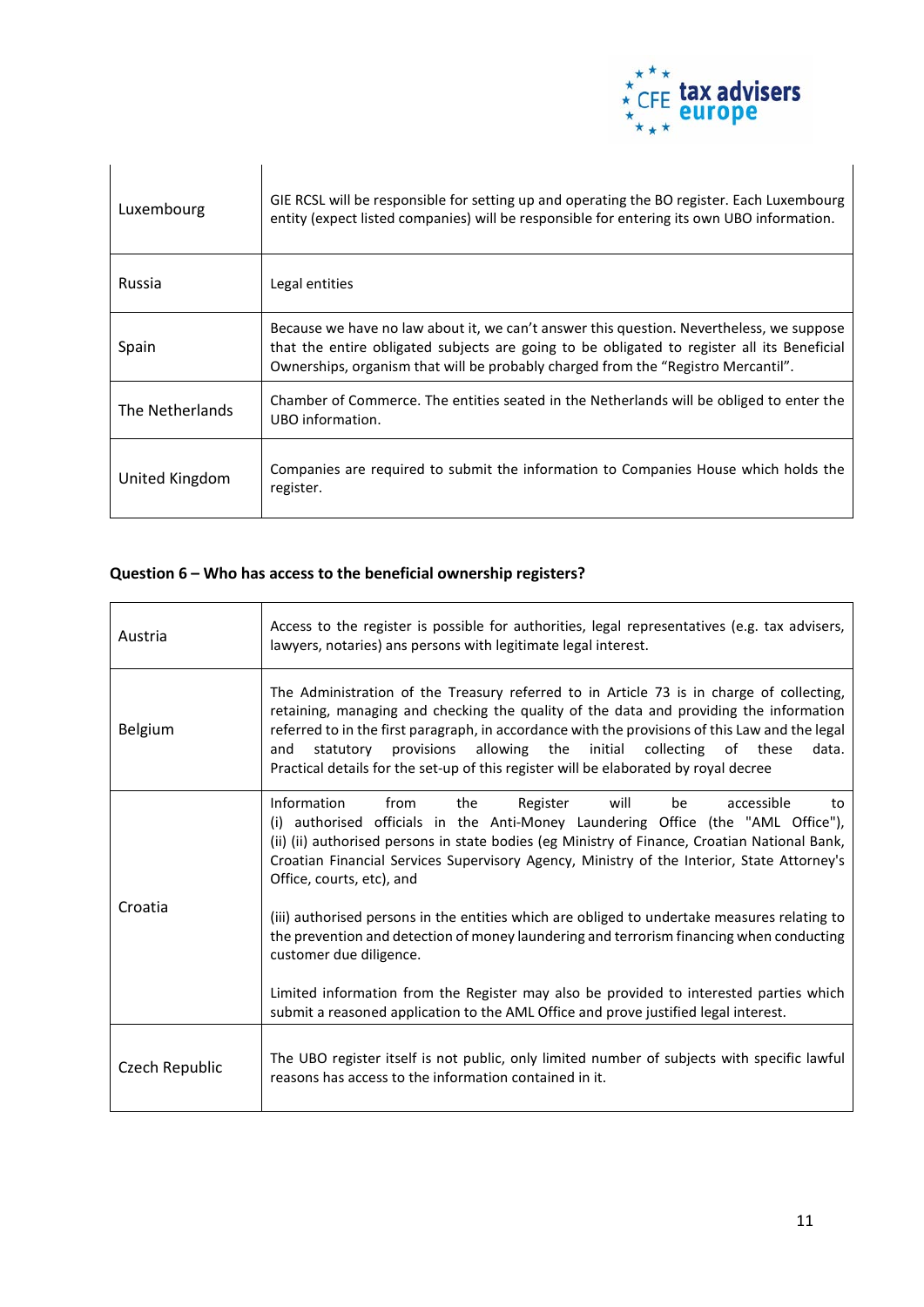

|           | As noted above there is no central register of beneficial ownership of companies or trusts<br>yet.                                                                                                                                                                                                                                                                                                                                                                                                                                                                                                                                                                                                                                                                                                                                                                                                                                                                                                                                                                                                                                                                                                                                                                                                                                                                                                                                                                                                                                                                                                                                                                                                                                                                                                                                                                                                                                                 |
|-----------|----------------------------------------------------------------------------------------------------------------------------------------------------------------------------------------------------------------------------------------------------------------------------------------------------------------------------------------------------------------------------------------------------------------------------------------------------------------------------------------------------------------------------------------------------------------------------------------------------------------------------------------------------------------------------------------------------------------------------------------------------------------------------------------------------------------------------------------------------------------------------------------------------------------------------------------------------------------------------------------------------------------------------------------------------------------------------------------------------------------------------------------------------------------------------------------------------------------------------------------------------------------------------------------------------------------------------------------------------------------------------------------------------------------------------------------------------------------------------------------------------------------------------------------------------------------------------------------------------------------------------------------------------------------------------------------------------------------------------------------------------------------------------------------------------------------------------------------------------------------------------------------------------------------------------------------------------|
| Ireland   | It is expected that the central registers will not be publicly available but access to the central<br>register will be given to a defined cohort of persons, e.g. financial institutions conducting<br>customer due diligence, police forces, tax and legal advisors, etc. as well as other persons<br>with a "legitimate interest". As the central registers are not yet set up the details of who<br>might be considered to have a "legitimate interest" and hence access to the central registers<br>is not yet known.                                                                                                                                                                                                                                                                                                                                                                                                                                                                                                                                                                                                                                                                                                                                                                                                                                                                                                                                                                                                                                                                                                                                                                                                                                                                                                                                                                                                                          |
| Italy     | The entities who can access the BO registers are:<br>a) the Ministry of Economics and Finance;<br>b) the sectorial supervisory authorities;<br>c) the Italian financial intelligence unit;<br>d) the anti-mafia investigative Directorate;<br>e) the Guardia di Finanza (the Italian Financial Police) operating in cases as provided by the<br>law by means of the Nucleo Speciale di Polizia Valutaria (a Guardia di Finanza special<br>branch), without any restriction;<br>f) the national anti-mafia Directorate;<br>g) the national counterterrorism Directorate;<br>h) the judicial authority, in accordance with its institutional responsibilities;<br>i) the competent authorities who combat tax evasion, according to the access mode to<br>guarantee the pursuit of this objective, set out in a special Decree of the Minister of<br>economy and finance, in consultation with the Minister of Development;<br>j) the 4th AML Directive obliged entities responsible for supporting the obligations<br>prescribed during the customer due diligence, following accreditation and upon payment<br>of fees;<br>k) upon payment of fees, entities who hold a relevant legal and differentiated interest, in<br>those cases where the knowledge of beneficial ownership is necessary to cure or defend,<br>during a court proceeding, a legally protected interest corresponding to a situation, when<br>they have concrete reasons and documented, to doubt that the ownership actual is<br>different from the legal; the interest must be direct, concrete and actual and, in the case of<br>representative bodies of widespread interests, should not coincide with the individual<br>interests of category represented.<br>Access to beneficial ownership information may be excluded where the information<br>relates to people unable or minor of age or where access exposes the beneficial owner at<br>risk to their own safety. |
|           | JADIS data is provided to:                                                                                                                                                                                                                                                                                                                                                                                                                                                                                                                                                                                                                                                                                                                                                                                                                                                                                                                                                                                                                                                                                                                                                                                                                                                                                                                                                                                                                                                                                                                                                                                                                                                                                                                                                                                                                                                                                                                         |
| Lithuania | 1) Participants of legal entities - if their data are entered in the JADIS database;                                                                                                                                                                                                                                                                                                                                                                                                                                                                                                                                                                                                                                                                                                                                                                                                                                                                                                                                                                                                                                                                                                                                                                                                                                                                                                                                                                                                                                                                                                                                                                                                                                                                                                                                                                                                                                                               |
|           | 2) legal entities that have submitted their participants' data - have the right to receive all<br>the data of their participants and their lists;                                                                                                                                                                                                                                                                                                                                                                                                                                                                                                                                                                                                                                                                                                                                                                                                                                                                                                                                                                                                                                                                                                                                                                                                                                                                                                                                                                                                                                                                                                                                                                                                                                                                                                                                                                                                  |
|           | 3) state institutions and bodies entitled to receive all data of legal entities' participants and<br>their lists for the fulfillment of the functions prescribed by laws and other legal acts;                                                                                                                                                                                                                                                                                                                                                                                                                                                                                                                                                                                                                                                                                                                                                                                                                                                                                                                                                                                                                                                                                                                                                                                                                                                                                                                                                                                                                                                                                                                                                                                                                                                                                                                                                     |
|           | 4) natural and legal persons who are entitled to receive data in cases established by law.                                                                                                                                                                                                                                                                                                                                                                                                                                                                                                                                                                                                                                                                                                                                                                                                                                                                                                                                                                                                                                                                                                                                                                                                                                                                                                                                                                                                                                                                                                                                                                                                                                                                                                                                                                                                                                                         |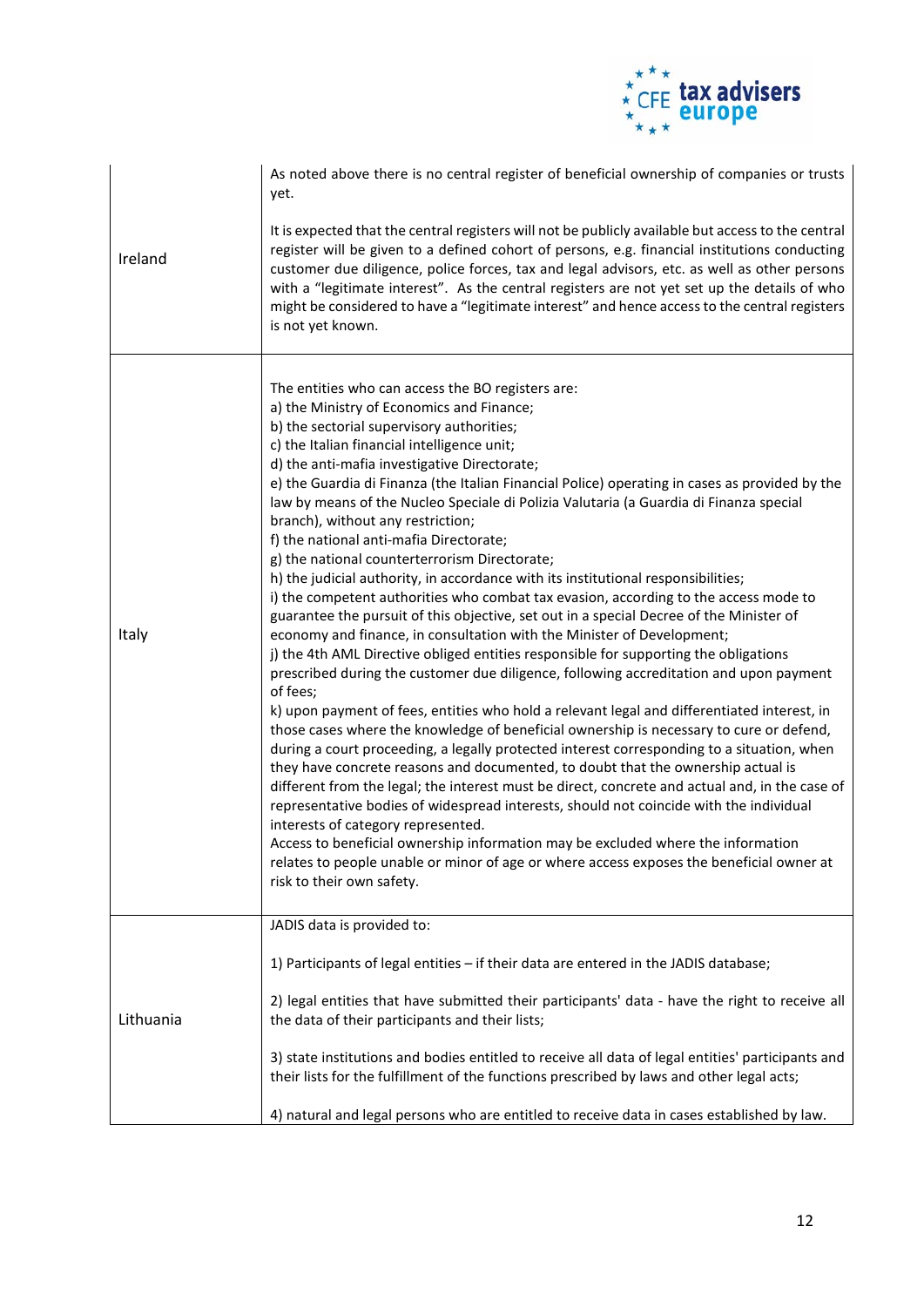

| Luxembourg      | Access will be granted to 3 groups:<br>- AML competent national authorities,<br>- Self-regulated bodies (OEC included),<br>- People demonstrating a legitimate interest.                                                                                                                                                                                                          |
|-----------------|-----------------------------------------------------------------------------------------------------------------------------------------------------------------------------------------------------------------------------------------------------------------------------------------------------------------------------------------------------------------------------------|
| Russia          | Federal Tax Service of Russia and Federal Financial Monitoring Service (Rosfinmonitoring)                                                                                                                                                                                                                                                                                         |
| Spain           | As the 5th answer there's no new about it, nevertheless, after reading the 4th AML Directive,<br>we can deduce that every organism interested in the Anti-Money Laundering as "SEPBLAC"<br>or "MINECO", all the obligated subjects and everyone that has an legitimate interest (this<br>last one is very controverted because there's no correct definition of the concept yet). |
| The Netherlands | See above. Also tax administration will probably have access.                                                                                                                                                                                                                                                                                                                     |
| United Kingdom  | It is publicly available                                                                                                                                                                                                                                                                                                                                                          |

## **Question7 – Are there any compliance regulations that need to be implemented further to the 4th AMLD implementing acts?**

| Austria        | 4 <sup>th</sup> AMLD is fully implemented                                                                                                                                                                                                                                                                                                                                                                                                                |
|----------------|----------------------------------------------------------------------------------------------------------------------------------------------------------------------------------------------------------------------------------------------------------------------------------------------------------------------------------------------------------------------------------------------------------------------------------------------------------|
| <b>Belgium</b> | The 5 <sup>th</sup> AMLD                                                                                                                                                                                                                                                                                                                                                                                                                                 |
| Croatia        | The special regulation which will be rendered by the Minister of Finance                                                                                                                                                                                                                                                                                                                                                                                 |
| Czech Republic | No, currently the 4 <sup>th</sup> AML Directive has been fully implemented.                                                                                                                                                                                                                                                                                                                                                                              |
| Ireland        | As most of the implementing legislation has not been published, it is not possible to<br>comment on whether additional compliance regulations will be required to be<br>implemented.                                                                                                                                                                                                                                                                     |
| Italy          | Yes. In Italy, regulatory procedures need to be set for auditors, accountants, professional<br>consultants and tax advisors ("the practitioners"). Regulatory procedures must be agreed<br>between CNDCEC (Consiglio Nazionale dei Dottori Commercialisti e degli Esperti Contabili<br>National Professional Body of Certified public accountants, auditors and advisors) and CSF -<br>Comitato di Sicurezza Finanziaria (Financial Security Committee). |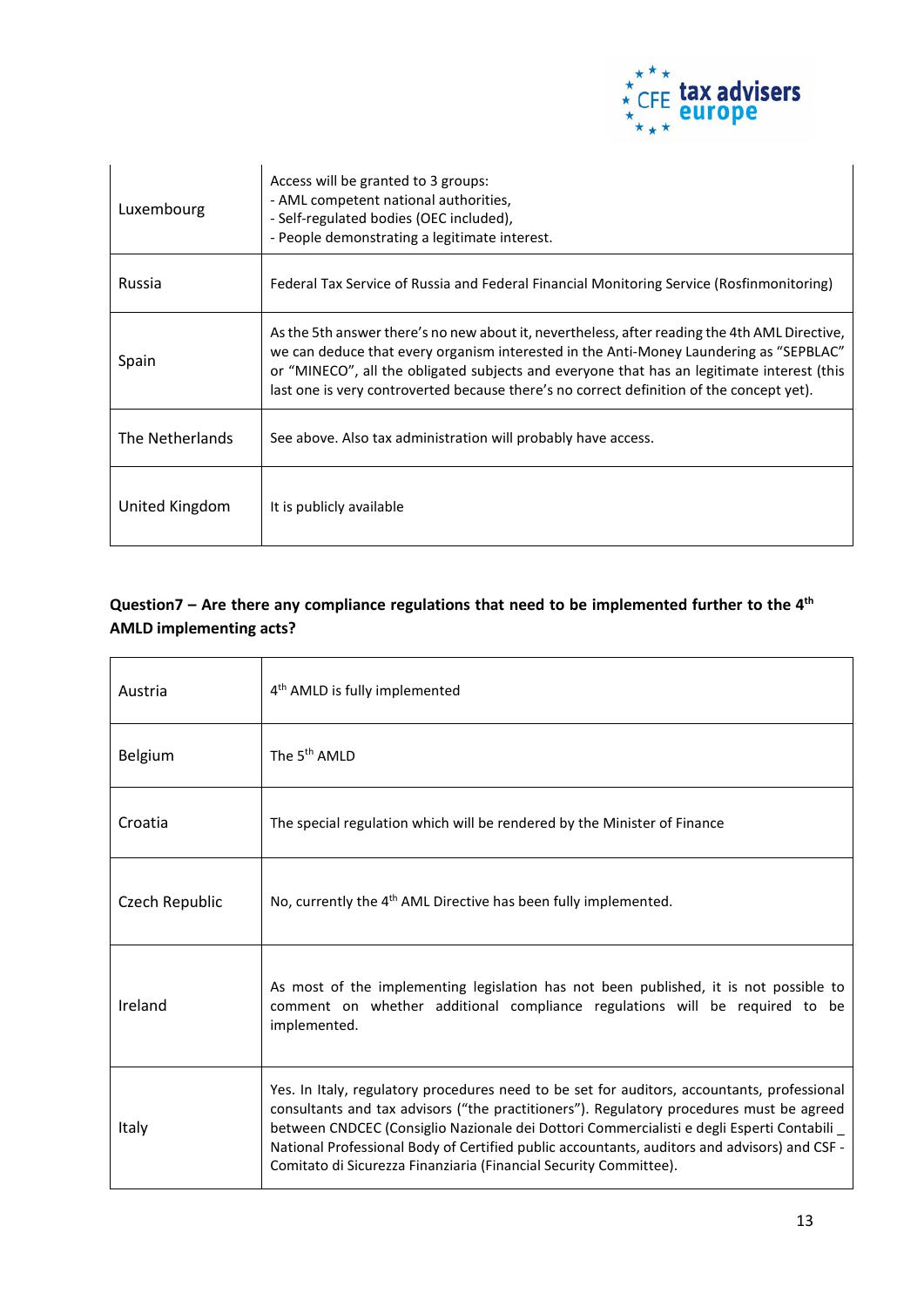

| Lithuania       | No additional regulation is needed for the $4th$ AML implementation in the Republic of<br>Lithuania.                                                                                                                                                                                                                                      |
|-----------------|-------------------------------------------------------------------------------------------------------------------------------------------------------------------------------------------------------------------------------------------------------------------------------------------------------------------------------------------|
| Luxembourg      | We are not aware of such compliance regulations                                                                                                                                                                                                                                                                                           |
| Russia          |                                                                                                                                                                                                                                                                                                                                           |
| Spain           | We are not noticed about all the outstanding Directives to implement in Spain.<br>Nevertheless, we know that as many Countries in the EU, quite a lot of Directives to<br>implement yet. For example, there've been a notice about the hypothecary Directive that<br>Spain haven't implement yet being accomplished the maximum to do it. |
| The Netherlands | Definitions of UBO will be laid down in a royal decree (legislation of lower rank than a law).<br>This does not have to pass parliament.                                                                                                                                                                                                  |
| United Kingdom  | None                                                                                                                                                                                                                                                                                                                                      |

## **Question 8 – Who is responsible for oversight of the 4th AML compliance at the national level?**

| Austria        | Several authorities, professional bodies (e.g. KSW is oversight body for tax advisers).                                                                                                                                                                                                                                                                                                                                                                                                                                                                 |
|----------------|---------------------------------------------------------------------------------------------------------------------------------------------------------------------------------------------------------------------------------------------------------------------------------------------------------------------------------------------------------------------------------------------------------------------------------------------------------------------------------------------------------------------------------------------------------|
| Belgium        | The Minister of Finance, the Administration of Treasury, the National Bank of Belgium, the<br>Financial Services and Markets Authority, the Federal Public Service Economy, SMEs,<br>SelfEmployed and Energy, the Supervisory Board of Auditors, the Institute of Tax<br>Accountants and Tax Consultants, the Institute of Accounting professionals and Tax Experts,<br>the National Chamber of Notaries, the National Association of Bailiffs, the President of the<br>Bar Association, the Federal Public Service Home Affairs, the Gaming Commission |
| Croatia        | Supervision over the obliged entities is the responsibility of the Croatian National Bank, the<br>Financial Inspectorate, the Croatian Financial Services Supervisory Agency and the Tax<br>Administration.                                                                                                                                                                                                                                                                                                                                             |
| Czech Republic | The general AML obligations supervisor is the Financial Analytical Office which was created<br>by the $4^{\text{th}}$ AML Directive implementation act on $1^{\text{st}}$ January 2017 by transformation of a<br>financial analytical department of the Ministry of Finance to a separate body.                                                                                                                                                                                                                                                         |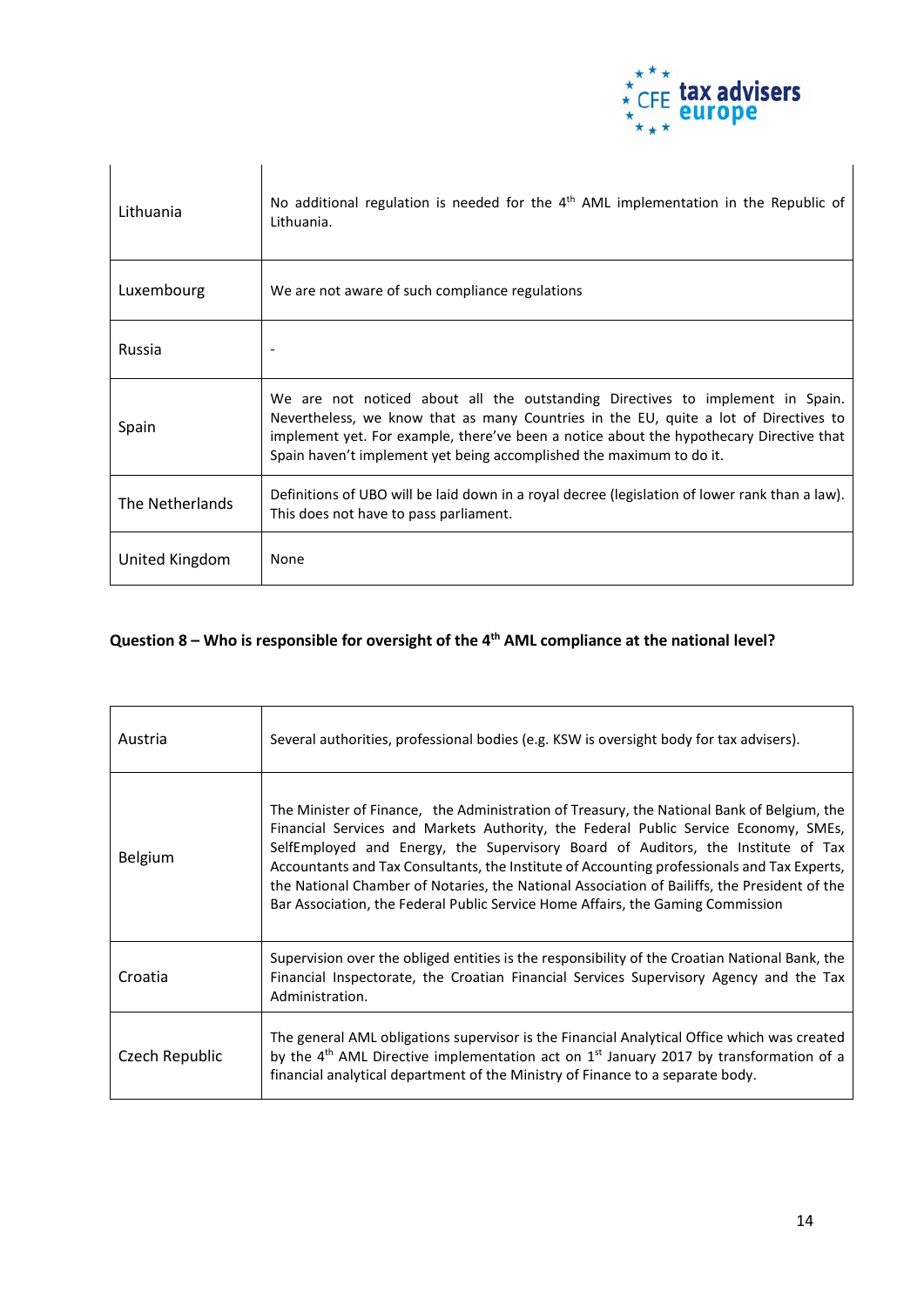

| Ireland         | Ultimately the Department of Justice and Equality is responsible for ensuring compliance<br>with the requirements of the 4th AML Directive (Anti-Money Laundering Compliance Unit).<br>However, compliance responsibilities are devolved to various other bodies e.g. the Irish<br>central bank, the Irish police, regulatory bodies (e.g. legal or accountancy), etc.                                                                                                                 |
|-----------------|----------------------------------------------------------------------------------------------------------------------------------------------------------------------------------------------------------------------------------------------------------------------------------------------------------------------------------------------------------------------------------------------------------------------------------------------------------------------------------------|
| Italy           | The CNDCEC at central level and the local professional bodies are responsible for oversight<br>of the 4th AML compliance. At local level, even the Disciplinary Councils had an important<br>role, since they have the power to carry out disciplinary sanctions against colleagues who<br>have disregarded the rules of professional ethics and law.                                                                                                                                  |
|                 | Supervisory bodies for the measures of AML law are:                                                                                                                                                                                                                                                                                                                                                                                                                                    |
|                 | 1) Financial Crime Investigation Service;                                                                                                                                                                                                                                                                                                                                                                                                                                              |
| Lithuania       | 2) The Bank of Lithuania;                                                                                                                                                                                                                                                                                                                                                                                                                                                              |
|                 | 3) Department of Cultural Heritage, Gambling Supervisory Service, Lithuanian Bar<br>Association, Lithuanian Chamber of Auditors, Lithuanian Notaries 'Chamber, Lithuanian<br>Bailiffs' Court, Lithuanian Chamber of Commerce - according to their competence.                                                                                                                                                                                                                          |
| Luxembourg      | Government is responsible for oversight of the 4 <sup>th</sup> AML compliance at the national level.                                                                                                                                                                                                                                                                                                                                                                                   |
| Russia          | The Federal Financial Monitoring Service (Rosfinmonitoring) is a federal executive body<br>responsible for combating money laundering and terrorist financing                                                                                                                                                                                                                                                                                                                          |
| Spain           | We're not noticed about any responsible to check the amount of accomplishment of this<br>4th AML Directive in Spain.                                                                                                                                                                                                                                                                                                                                                                   |
| The Netherlands | Several regulators are appointed, for accountants and tax advisers there is an independent<br>regulator the BFT Bureau for Financial Oversight. Lawyers are self regulated                                                                                                                                                                                                                                                                                                             |
| United Kingdom  | HM Treasury and the Home Office. A new body - the Office for Professional Body AML<br>Supervisors will take effect from January 2018. Its role is to oversee the work of and ensure<br>consistency of supervision approach by the professional body AML supervisors. The tax<br>authority (HMRC) and the Financial Conduct Authority which are government body<br>Supervisors will not be overseen by OPBAS but they have undertaken to apply the same<br>standards required by OPBAS. |

 $\mathbf{r}$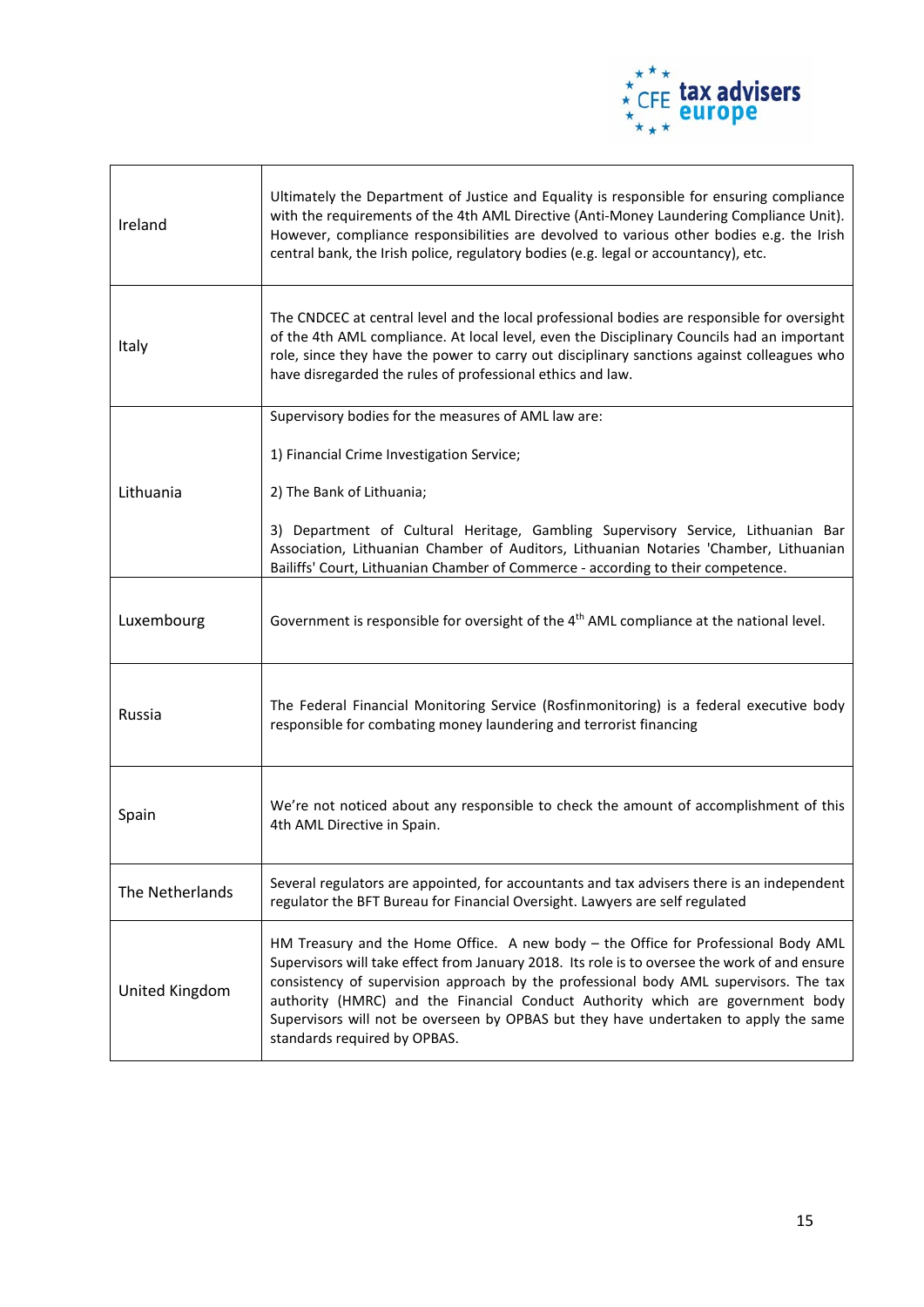

## **Question 9 – What is the status of the national risk assessment in your country?**

| Austria        | Preparations<br>have<br>started<br>for<br>updating<br>the<br>national<br>risk<br>assessment.<br>https://www.bmf.gv.at/finanzmarkt/geldwaesche-<br>terrorismusfinanzierung/Nationale_Risikoanalyse_Oesterreich_PUBLIC.pdf (2015)                                                                                                                                                                                                                                                                                                                                                                                                                                                                                                                                             |
|----------------|-----------------------------------------------------------------------------------------------------------------------------------------------------------------------------------------------------------------------------------------------------------------------------------------------------------------------------------------------------------------------------------------------------------------------------------------------------------------------------------------------------------------------------------------------------------------------------------------------------------------------------------------------------------------------------------------------------------------------------------------------------------------------------|
| Belgium        | The coordinating bodies take the necessary measures to identify, assess and mitigate the<br>ML/TF risks that Belgium faces, as well as any related data protection issue.                                                                                                                                                                                                                                                                                                                                                                                                                                                                                                                                                                                                   |
|                | >At the end of January 2016, the first part of the analysis (the analysis of money laundering<br>threats) was finalised and forwarded to the Ministerial Coordination Committee for<br>Combating Money Laundering of Illicit Origin. This analysis of money laundering threats has<br>identified the most threatening profiles among 32 profiles (business sectors, individuals or<br>groups of individuals) and has already made recommendations with regard to the most<br>threatening profiles. The second part of the bleaching vulnerability analysis was completed<br>in March 2017. The Anti-Money Laundering Coordination Board has also made a series of<br>proposals to the Ministerial Committee of the same name for the establishment of a real<br>AML policy. |
|                | >The Terrorist Finance Platform completed the analysis of threats, vulnerabilities and risks<br>to terrorist financing in Belgium, which consisted of verifying whether the threats and<br>France Télécom vulnerabilities identified at international level also applied to Belgium.<br>No document has been published until now. they have to prepare a risk assessment report,<br>each insofar as it concerns them and six months after publication of this Law at the latest.<br>They then update this report every two years or more frequently if circumstances warrant<br>this.                                                                                                                                                                                       |
| Croatia        | No information                                                                                                                                                                                                                                                                                                                                                                                                                                                                                                                                                                                                                                                                                                                                                              |
| Czech Republic | The first round of NRA, coordinated by the Financial Analytical Office, took place between<br>2015 and 2016. The report was approved by the Government on 9th January 2017.                                                                                                                                                                                                                                                                                                                                                                                                                                                                                                                                                                                                 |
| Ireland        | Published in October 2016 - click here                                                                                                                                                                                                                                                                                                                                                                                                                                                                                                                                                                                                                                                                                                                                      |
| Italy          | In Italy, last NRA was made in July December 2014.                                                                                                                                                                                                                                                                                                                                                                                                                                                                                                                                                                                                                                                                                                                          |
| Lithuania      | National risk assessment of the Republic of Lithuania was performed in 2015 and<br>published in 2016. According to the AML Law National risk assessment for money<br>laundering and terrorist financing is carried out at least every 4 years.                                                                                                                                                                                                                                                                                                                                                                                                                                                                                                                              |
| Luxembourg     | As far as we know, it has been performed but not published yet.                                                                                                                                                                                                                                                                                                                                                                                                                                                                                                                                                                                                                                                                                                             |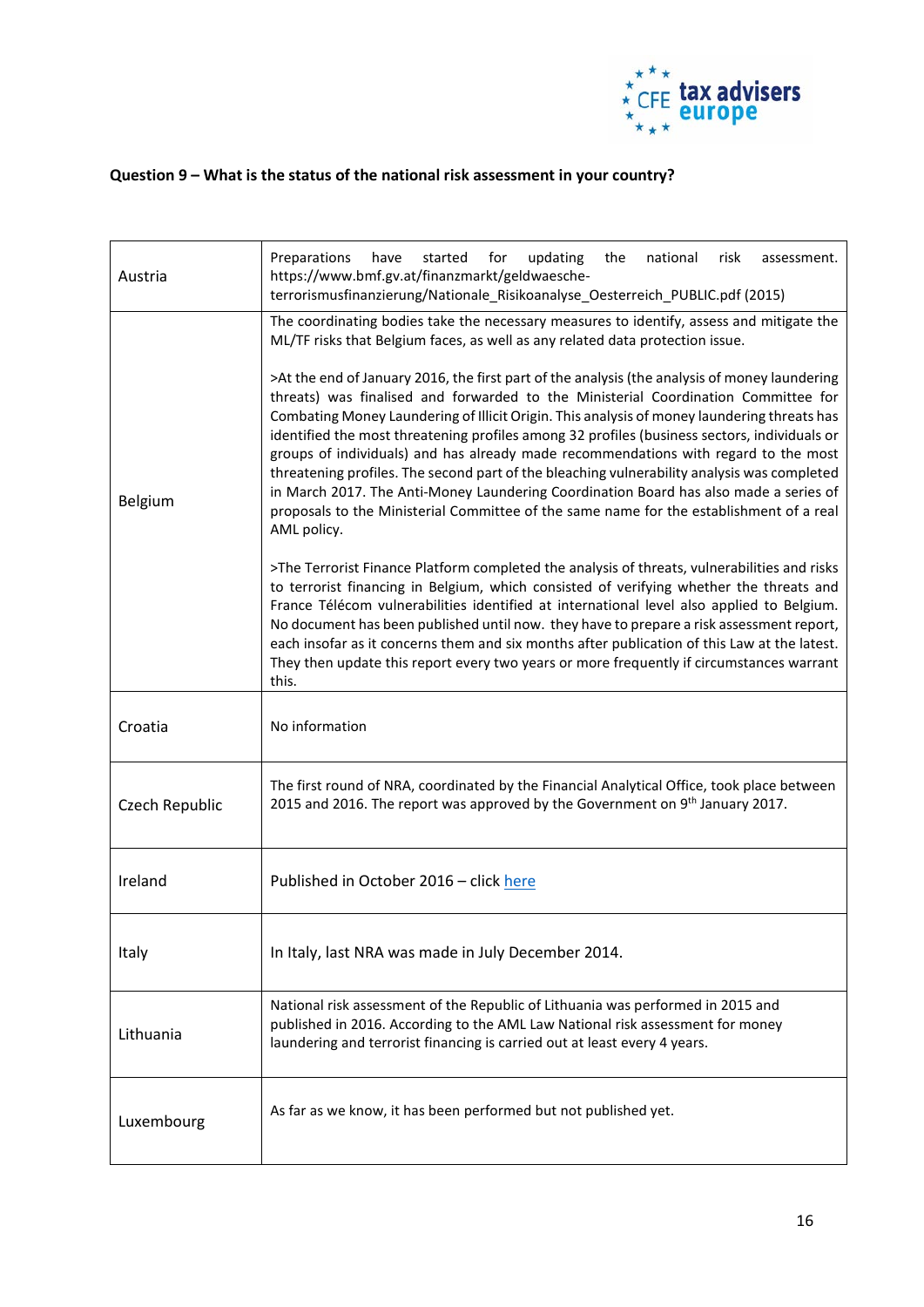

| Russia          |                                                                                                                                                                                                                                                                                                                                                                                     |
|-----------------|-------------------------------------------------------------------------------------------------------------------------------------------------------------------------------------------------------------------------------------------------------------------------------------------------------------------------------------------------------------------------------------|
| Spain           | Knowing the fact that there's an over national risk report from de European Commission,<br>we have not been noticed about any Spanish risk report in Anti-Money Laundering and<br>terrorism financials. Nevertheless, we have one of those risk reports in Spain created in<br>2014 jointly the GAFI (FATF) in Spain. So the new risk report is yet to be created and<br>published. |
| The Netherlands | Should be published this week.                                                                                                                                                                                                                                                                                                                                                      |
| United Kingdom  | The NRA was issued on 26 October 2017<br>https://www.gov.uk/government/publications/national-risk-assessment-of-money-<br>laundering-and-terrorist-financing-2017                                                                                                                                                                                                                   |

### **Question 10 – What is the scope of the national risk assessment (NRA)? Is your NRA based on the EU Commission SNRA of June 2017?**

| Austria        | The NRA is based on the "National Money Laundering and Terrorist Financing Risk<br>Assessment (February 2013)"                                                                                                                                                                                                                                                                                                                                                                                   |
|----------------|--------------------------------------------------------------------------------------------------------------------------------------------------------------------------------------------------------------------------------------------------------------------------------------------------------------------------------------------------------------------------------------------------------------------------------------------------------------------------------------------------|
| Belgium        | Not Yet. The sectoral risk analysis carried out in 2014 is based on public documents (annual<br>CTIF reports, economic statistics or equivalent) and on private sources and information<br>received from members, such as the biannual LAB questionnaire, or other information from<br>the national risk analysis (see answer to question 9). No document has been published until<br>now This analysis will benefit from regular updates based on new typologies and NARS<br>results, including |
| Croatia        | Yes                                                                                                                                                                                                                                                                                                                                                                                                                                                                                              |
| Czech Republic | The National Risk Assessment assesses risk of legal professions in general. Among others<br>the main risks are purchase/sale of an immovable property, establishment and<br>administration of legal entities and trusts and services connected to these. This NRA does<br>not contain separate analysis for tax advisors, parts of the assessment are subject to<br>confidentiality and is not intended for public publication and moreover is available only in<br>Czech language.              |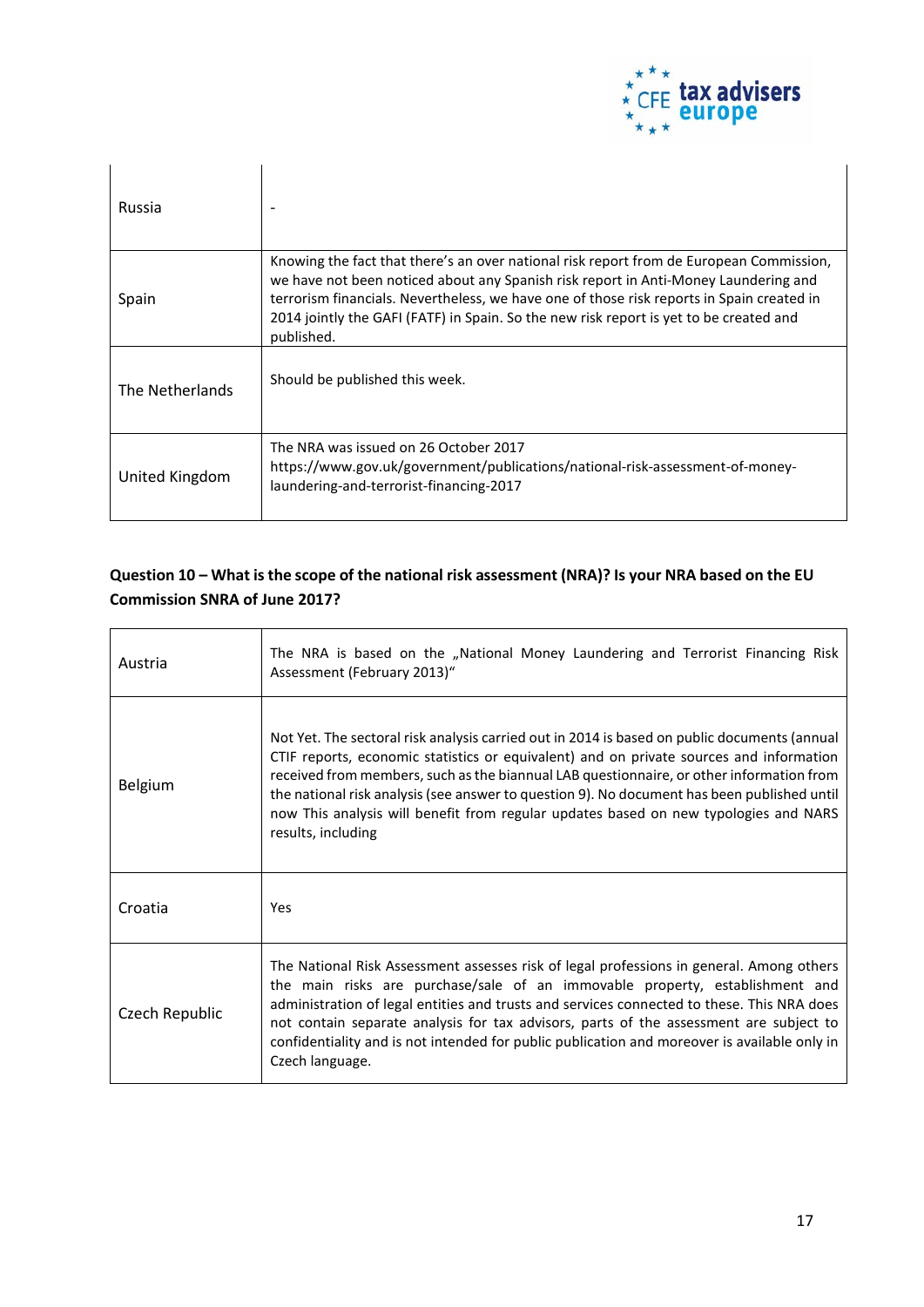

| Ireland         | The scope of the NRA may be viewed from page 5 onwards in the report linked above at<br>Q9. As the NRA was published prior to the SNRA published by the EU Commission, it is not<br>based on the SNRA. We understand that the Irish NRA will be "kept up to date."<br>Comments on risk areas identified concerning tax advisers may be viewed from page 62<br>onwards.                                                                                                                                                        |
|-----------------|-------------------------------------------------------------------------------------------------------------------------------------------------------------------------------------------------------------------------------------------------------------------------------------------------------------------------------------------------------------------------------------------------------------------------------------------------------------------------------------------------------------------------------|
| Italy           | The NRA scope consists in identifying and analysing the risks of money-laundering and<br>terrorist financing, aimed at the development of intervention guidelines for mitigation of<br>the same and adoption of a risk-based approach to the activity of AML/CFT (antimoney<br>laundering and countering the financing of terrorism). This approach requires that<br>AML/CFT policies and measures be carried out in proportion to the risks they face.<br>Italy NRA is not already based on EU Commission SNRA of June 2017. |
| Lithuania       | The National Risk Assessment of Money Laundering and Terrorist Financing is carried out<br>in order to determine the existing risk of money laundering and terrorist financing in the<br>Republic of Lithuania and its level and to ensure that these risk mitigation measures are<br>selected.                                                                                                                                                                                                                               |
|                 | Lithuanian National Risk Assesment please find here:                                                                                                                                                                                                                                                                                                                                                                                                                                                                          |
|                 |                                                                                                                                                                                                                                                                                                                                                                                                                                                                                                                               |
|                 | http://www.fntt.lt/data/public/uploads/2016/10/d3 Inra2015.pdf                                                                                                                                                                                                                                                                                                                                                                                                                                                                |
| Luxembourg      | There is no sectorial NRA. The risk assessment criteria are: Structure (size, fragmentation /<br>complexity), ownership / legal structure, products/activities, geography (international<br>business/ flows with risky geographies), clients (volume, risk), channels, typical ML/FT<br>methods.                                                                                                                                                                                                                              |
| Russia          |                                                                                                                                                                                                                                                                                                                                                                                                                                                                                                                               |
| Spain           | We can't answer about this aspect because of no having Spanish risk report yet.                                                                                                                                                                                                                                                                                                                                                                                                                                               |
| The Netherlands | We are awaiting the NRA                                                                                                                                                                                                                                                                                                                                                                                                                                                                                                       |
| United Kingdom  | There does not appear to be any reference to the SNRA in the UK NRA. SNRA was probably<br>issued too late to be taken in to account.                                                                                                                                                                                                                                                                                                                                                                                          |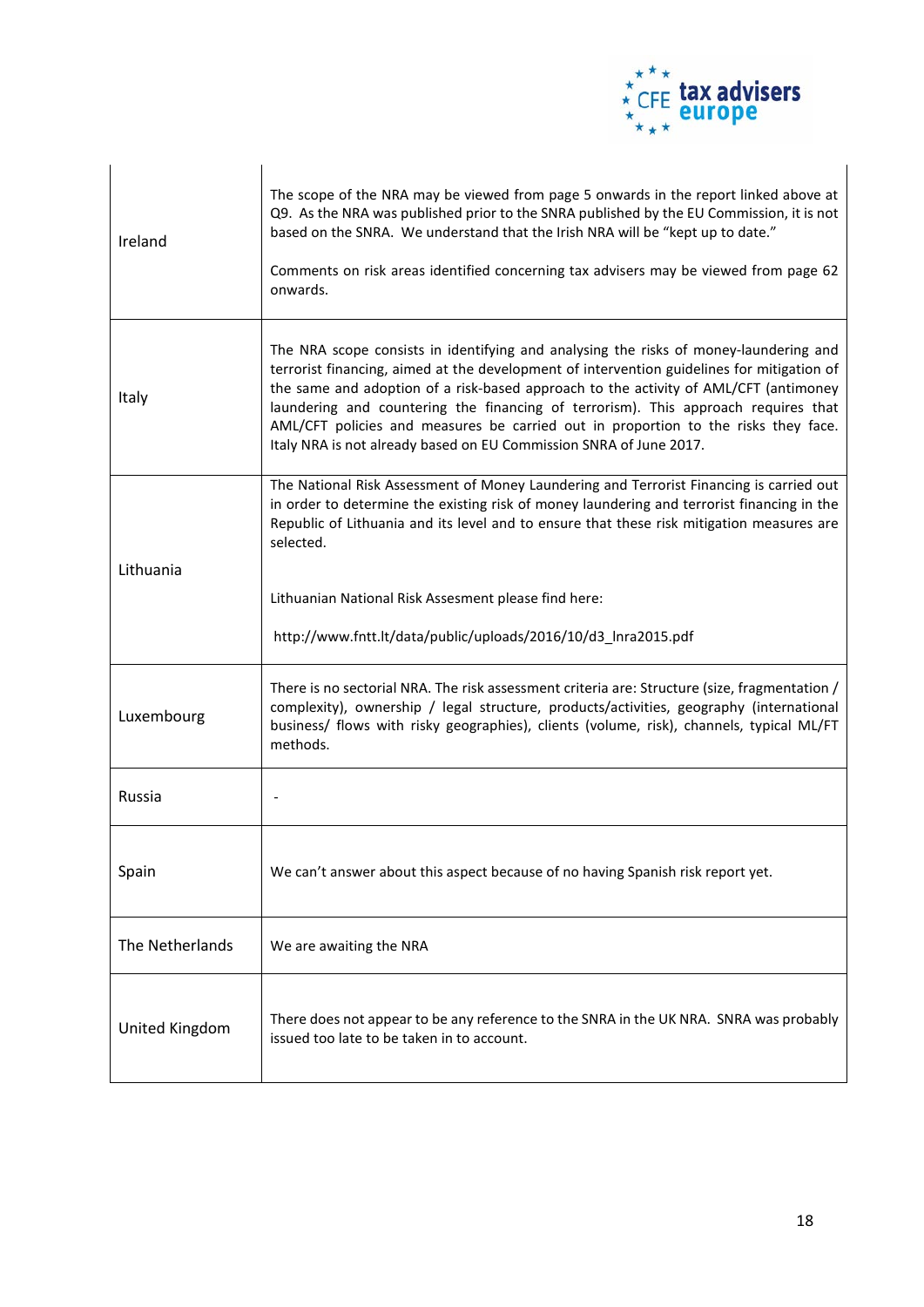

**Question 11 – Do you have AML supervisory obligations as professional body? If you do not, please specify which body is responsible for AML supervision of tax advisers.**

| Austria               | KSW is the supervisory authority and responsible for AML supervision of tax advisers.                                                                                                                                                                                                                                                                                                                                                                                                                                                                                                 |
|-----------------------|---------------------------------------------------------------------------------------------------------------------------------------------------------------------------------------------------------------------------------------------------------------------------------------------------------------------------------------------------------------------------------------------------------------------------------------------------------------------------------------------------------------------------------------------------------------------------------------|
| <b>Belgium</b>        | Yves. Supervisory authorities or, where appropriate, authorities designated by other laws<br>may issue regulations that apply to the obliged entities under their competence and that<br>complete the provisions of Books II and III and their implementing decrees on a technical<br>level,<br>taking<br>the<br>national<br>risk<br>into<br>account<br>assessment<br>§ send circulars, recommendations or other forms of communication to the obliged entities<br>in order to clarify the scope of the obligations arising from the aforementioned provisions<br>for these entities; |
|                       | § take measures to raise the obliged entities' awareness of ML/FT risks; and<br>§ take measures to inform the obliged entities of the developments in the legal AML/CFTP<br>framework                                                                                                                                                                                                                                                                                                                                                                                                 |
|                       | The supervisory authorities shall exercise their supervision based on a risk assessment. To<br>that end, we shall ensure that we have a clear understanding of the ML/FT risks present in<br>Belgium, based on relevant information concerning national and international risks,<br>including the report drawn up by the European Commission pursuant to Article 6(1) of<br>Directive 2015/849 and on the national risk assessment referred to in Article 68;, based on<br>the frequency and intensity of on-site and offsite supervision on the obliged entities' risk<br>profile.   |
| Croatia               | Supervision over the tax advisers is the responsibility of the Financial Inspectorate, the<br>Croatian Financial Services Supervisory Agency and the Tax Administration.                                                                                                                                                                                                                                                                                                                                                                                                              |
| <b>Czech Republic</b> | Yes, according to the AML Act, the Chamber has the capacity to carry out an inspection of<br>AML obligations compliance on the initiative of the Financial Analytical Office. The<br>Disciplinary Commission has the capacity to impose disciplinary measures to a tax advisor<br>for breaching the AML obligations.                                                                                                                                                                                                                                                                  |
| Ireland               | See comments on page 62 / 63 of the NRA linked above – list of prescribed accountancy<br>bodies in Ireland. The Irish Tax Institute is not an AML supervisory body. However, many<br>of our members are dual members i.e. also a member of an accountancy body or also a<br>member of the legal profession.                                                                                                                                                                                                                                                                           |
|                       | Members of the Irish Tax Institute who are lawyers are regulated by the legal profession,<br>while Irish Tax Institute members who are also accountants are regulated by that<br>accountancy body. Where individuals are members of the Irish Tax Institute only, these<br>are regulated by the Department of Justice (see page 63 of the NRA document).                                                                                                                                                                                                                              |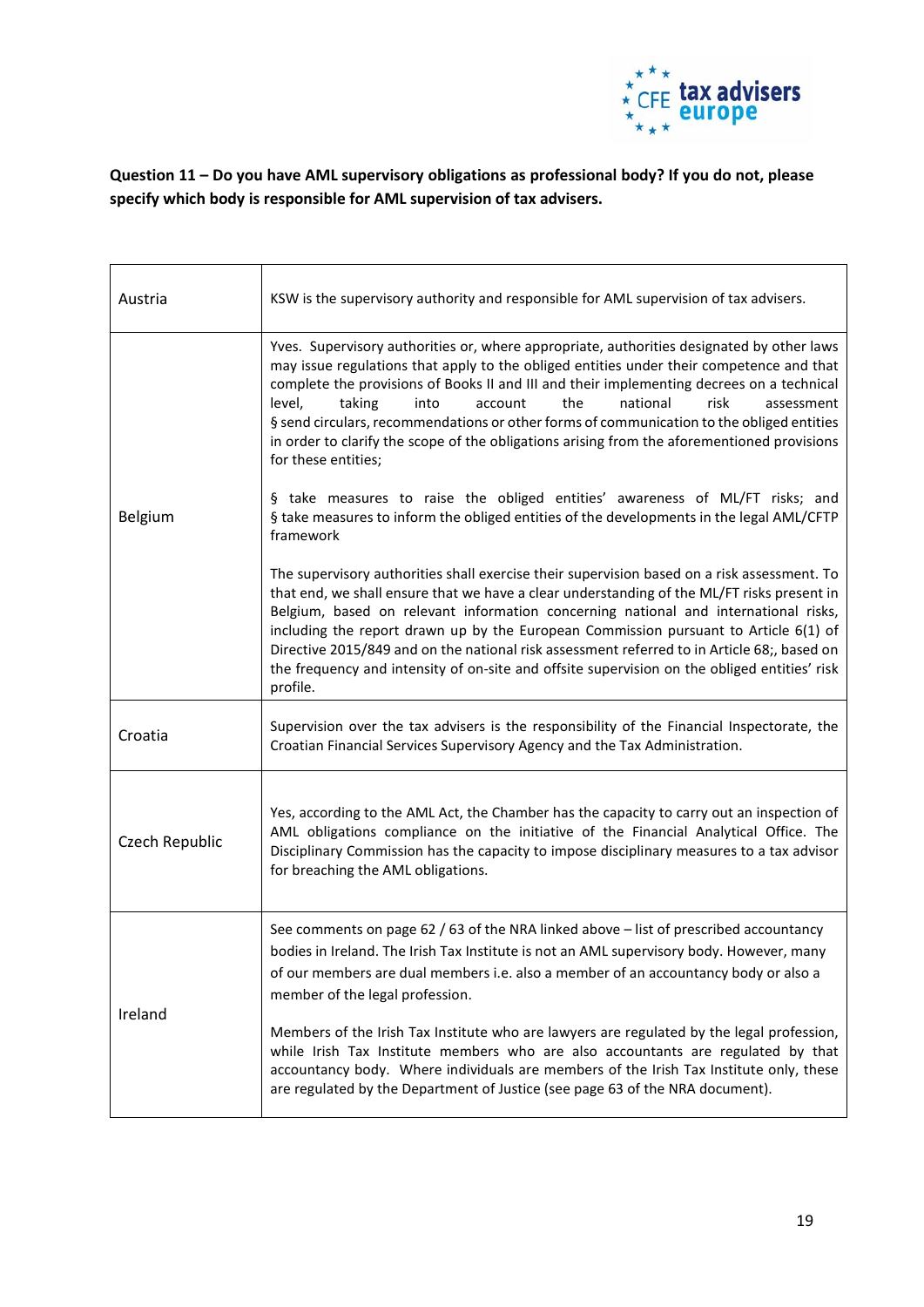

| Italy           | The professional body obligations are the following: (i) set the regulatory and practical<br>procedures for practitioners (ii) control that members are compliant with the legislation<br>(iii) set the professional training for practitioners (iv) set criteria and methodologies for the<br>analysis and evaluation of professional |
|-----------------|----------------------------------------------------------------------------------------------------------------------------------------------------------------------------------------------------------------------------------------------------------------------------------------------------------------------------------------|
| Lithuania       | Association of Lithuanian Tax Advisers do not have supervisory obligations as professional<br>body. However, there is no such body as supervisory professional body for the tax advisers<br>in the Republic of Lithuania yet.                                                                                                          |
| Luxembourg      | The "Ordre des Experts-Comptable" has AML supervisory obligations as professional body.                                                                                                                                                                                                                                                |
| Russia          | Our Chamber as professional body does not have AML supervisory obligations.                                                                                                                                                                                                                                                            |
| Spain           | We're not a supervision organism of obligations. There's no specific supervision organism<br>to tax advisors. Nevertheless, the "SEPBLAC", charged to oversight the AML<br>accomplishment.                                                                                                                                             |
| The Netherlands | NOB does not have AML supervisory obligations. See above.                                                                                                                                                                                                                                                                              |
| United Kingdom  | Yes. The CIOT is a Supervisory Body and we supervise approximately 850 firms. (Many of<br>our members will be supervised by another professional body such as the ICAEW.)                                                                                                                                                              |

**Question 12 – What issues or problems have you encountered in the context of your AML supervisory obligations? If not a supervisory body, what issues have you identified in your cooperation with the national AML supervisor of tax advisers?**

| The supervisory system is set up at the moment, there are no specific experiences or<br>Austria<br>problems right now. |  |
|------------------------------------------------------------------------------------------------------------------------|--|
|------------------------------------------------------------------------------------------------------------------------|--|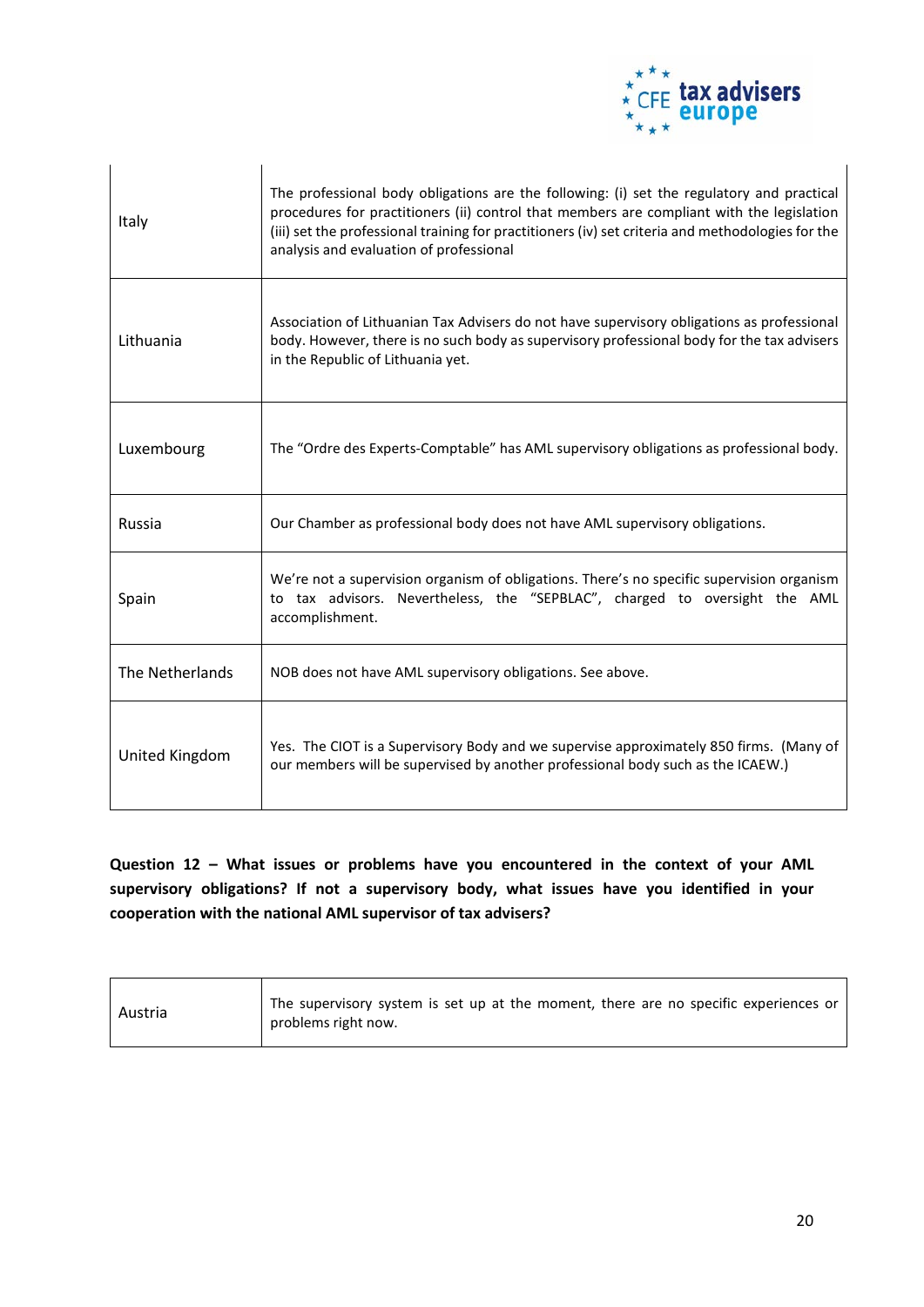

| Belgium         | In addition to the regulation, the circular and the procedures manual, we have proposed<br>diagrams and identification forms and decision trees in addition to support the fact that<br>the risk approach, which is the guiding principle of the Due Diligence (AML) requires proper<br>organization and procedures within the firm, including the requirement to appoint a law<br>enforcement<br>official<br>the<br>application<br>of the<br>Professionals"<br>in<br>"10<br>rule.<br>The risk dimension is also included in the quality review, of which AWW supervision is an<br>important component. |
|-----------------|---------------------------------------------------------------------------------------------------------------------------------------------------------------------------------------------------------------------------------------------------------------------------------------------------------------------------------------------------------------------------------------------------------------------------------------------------------------------------------------------------------------------------------------------------------------------------------------------------------|
| Croatia         | No information.                                                                                                                                                                                                                                                                                                                                                                                                                                                                                                                                                                                         |
| Czech Republic  | The law do not provide unambiguous range of capacity to conduct these controls, however,<br>the Financial Analytical Office requires us to conduct systematic controls. Thus we have<br>proceeded to amend the Statute of the Chamber so it has the option to do so.                                                                                                                                                                                                                                                                                                                                    |
| Ireland         | The Irish Tax Institute is not a supervisory body. No issues identified when cooperating with<br>the national AML supervisor, the Department of Justice.                                                                                                                                                                                                                                                                                                                                                                                                                                                |
| Italy           | The principal issue in Italy is there in no prevision for professionals of a transitional period<br>for the enforcement of the new AML previsions, with the relevant consequence that they<br>are substantially non-enforceable if the regulatory procedures are not set.                                                                                                                                                                                                                                                                                                                               |
| Lithuania       | There is no such body as supervisory professional body for the tax advisers in the Republic<br>of Lithuania yet.                                                                                                                                                                                                                                                                                                                                                                                                                                                                                        |
| Luxembourg      | Peer review (organized and supervised by the OEC) in AML/CFT (framed by an internal<br>regulation and dedicated guide).                                                                                                                                                                                                                                                                                                                                                                                                                                                                                 |
| Russia          |                                                                                                                                                                                                                                                                                                                                                                                                                                                                                                                                                                                                         |
| Spain           | We haven't been noticed about any problem.                                                                                                                                                                                                                                                                                                                                                                                                                                                                                                                                                              |
| The Netherlands | In the beginning we had discussions about applications of the law. Nowadays we still differ<br>in respect to the exemption in case of prosecution and other procedures.                                                                                                                                                                                                                                                                                                                                                                                                                                 |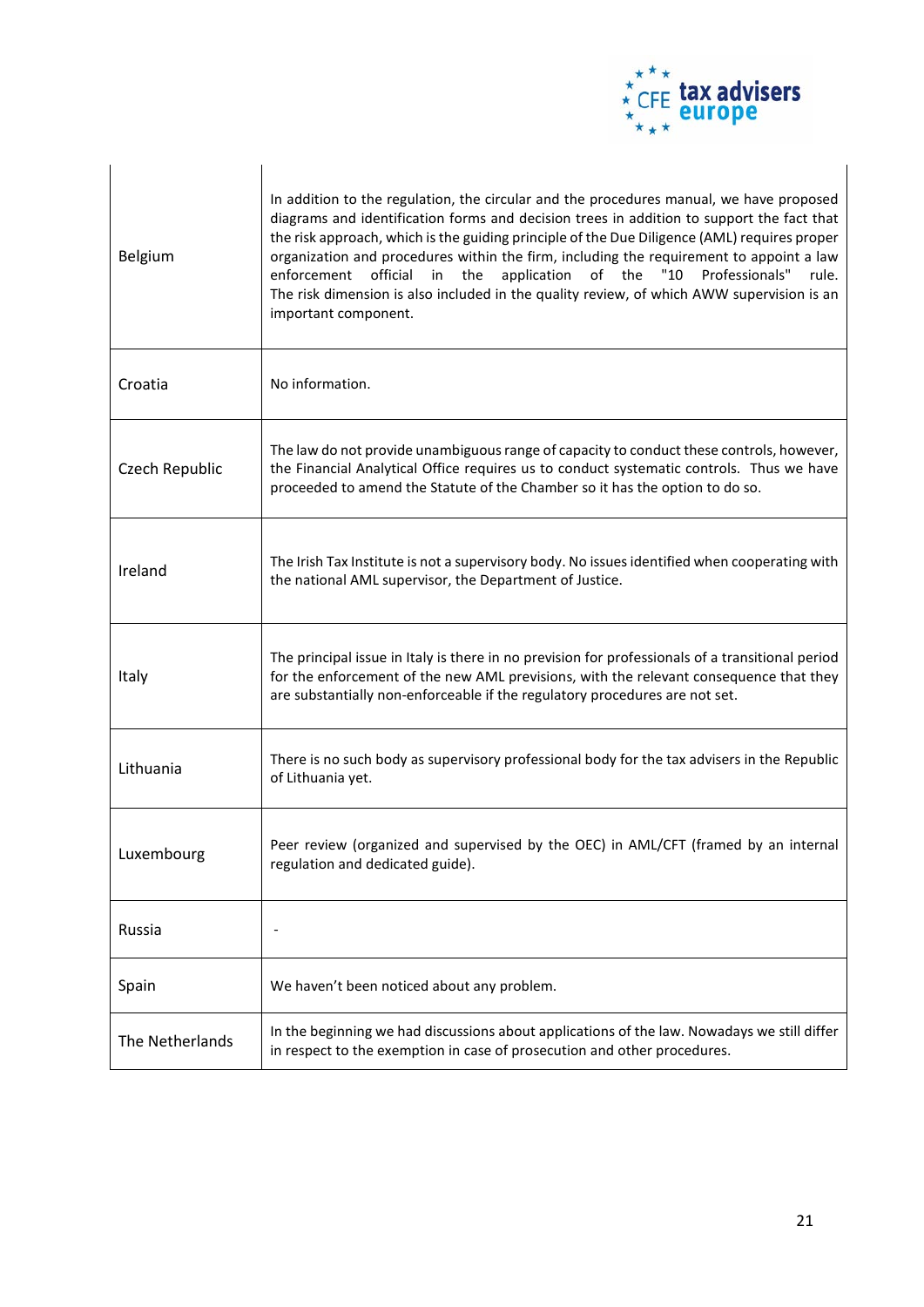

| United Kingdom | We consider that we already carried out our duties as Supervisor in accordance with the<br>requirements of 4MLD so very little if any change will be required. We have a good working<br>relationship with the other professional body Supervisors and HMRC in the tax and<br>accounting field. |
|----------------|-------------------------------------------------------------------------------------------------------------------------------------------------------------------------------------------------------------------------------------------------------------------------------------------------|
|                | Very occasionally we find members who have failed to register for supervision because they<br>were unaware of the obligation to do so.                                                                                                                                                          |

## **Question 13 – What procedures have you implemented as supervisory body in order to remain compliant? If not a supervisory body, how do you as professional body cooperate with the national AML supervisor?**

| Austria        | Too early to tell.                                                                                                                                                                                                                                                                                                                                                                                                                                                                                                                                                                                                                                                                                                                                                                                                                                                                                                                                   |
|----------------|------------------------------------------------------------------------------------------------------------------------------------------------------------------------------------------------------------------------------------------------------------------------------------------------------------------------------------------------------------------------------------------------------------------------------------------------------------------------------------------------------------------------------------------------------------------------------------------------------------------------------------------------------------------------------------------------------------------------------------------------------------------------------------------------------------------------------------------------------------------------------------------------------------------------------------------------------|
| <b>Belgium</b> | 78 supervisors (rapporteurs) for the quality review in 2017 (end of 2017 = 84)<br>The 26 newly supervisors (rapporteurs) underwent special training for them, during which<br>emphasis was placed on the principle of accompanying. The training was also aimed at<br>explaining the quality review procedure from A to Z and thoroughly analyzing the<br>questionnaires<br>used.<br>>An electronic exchange platform was also launched with the aim of facilitating contacts<br>between supervisors (rapporteurs) and allowing discussions on specific topics and case<br>studies.<br>>Desirous of placing the quality review in a clear, transparent and transparent framework,<br>the questionnaires, very concrete, were then thoroughly reviewed, taking into account the<br>experience gained during the pilot phase, and approved by the Council in early 2016. The<br>questions are covered in full transparency in the BeExcellent platform |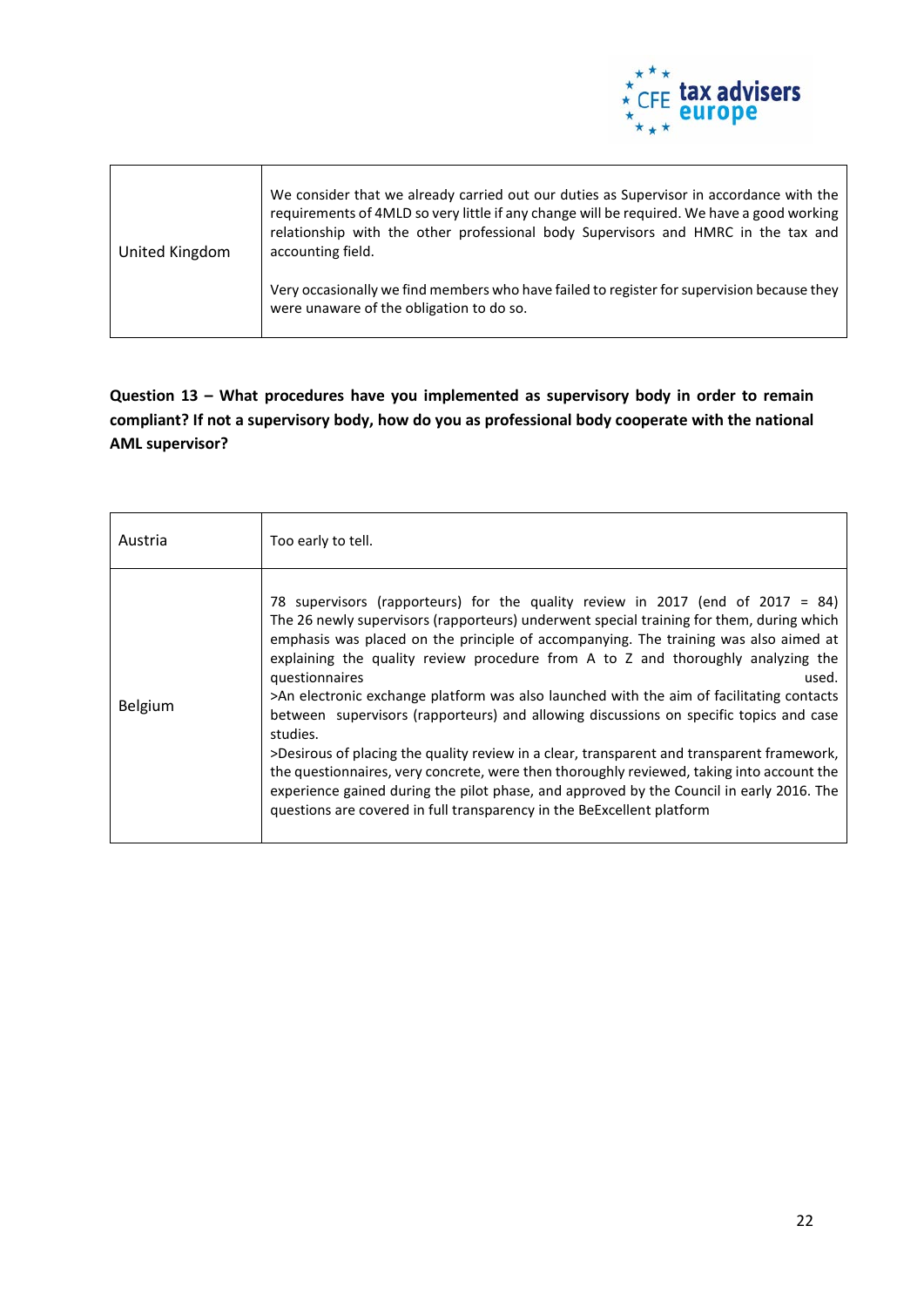

|                | Supervisory bodies (Art 83 AMLTF Law): conduct supervision over the reporting entities<br>concerning the implementation of money laundering and terrorist financing prevention<br>measures:<br>the Croatian National Bank,<br>$\bullet$<br>the Croatian Financial Services Supervisory Agency,<br>٠<br>the Financial Inspectorate of the Republic of Croatia,<br>$\bullet$<br>the Tax Administration.<br>$\bullet$                                                                                                                                                                                                                                                                                                                                                                                                                                                                                                                                                                                                                                                                                                                                                                                                                                                                                                                                                                                                                                                                                                                                                                                                                                                                                                                                                                                                                                               |
|----------------|------------------------------------------------------------------------------------------------------------------------------------------------------------------------------------------------------------------------------------------------------------------------------------------------------------------------------------------------------------------------------------------------------------------------------------------------------------------------------------------------------------------------------------------------------------------------------------------------------------------------------------------------------------------------------------------------------------------------------------------------------------------------------------------------------------------------------------------------------------------------------------------------------------------------------------------------------------------------------------------------------------------------------------------------------------------------------------------------------------------------------------------------------------------------------------------------------------------------------------------------------------------------------------------------------------------------------------------------------------------------------------------------------------------------------------------------------------------------------------------------------------------------------------------------------------------------------------------------------------------------------------------------------------------------------------------------------------------------------------------------------------------------------------------------------------------------------------------------------------------|
| Croatia        | The Croatian National Bank: conducts supervision of compliance with the Law with banks<br>and other credit institutions.<br>The Croatian Financial Services Supervisory Agency (CFSSA, HANFA): conducts supervision<br>of compliance with the Law with capital markets participants, funds and insurance<br>companies etc.<br>The Financial Inspectorate: conducts supervision of compliance with the Law, as the<br>primary supervisor, with the sector of so called non-bank financial institutions (exchange<br>offices, money transfer services, etc.), and professional activities sector (lawyers, notaries<br>public, accountants, auditors, tax advisers).<br>The Tax Administration: conducts supervision of compliance with the Law with the<br>organisers of games of chance. The Tax Administration also checks domestic legal and<br>natural persons' compliance with the prescribed limitation of cash payments in an amount<br>exceeding HRK 105,000.00, i.e. amount exceeding EUR 15,000.00 in the arrangements with<br>non-residents.<br>The Customs Administration: conducts controll of cash transfer across the state border.<br>Financial intelligence unit:<br>AMLO: as the central national body in charge for receiving, analysing and disseminating to<br>competent bodies cases with suspicion of ML/TF is a part of the preventive system, an<br>intermediary body, between financial and non-financial sector (banks and others), which<br>report suspicious transactions to the AMLO, on the one hand, and prosecution bodies<br>(police and State Attorney's Offices), as well as courts, on the other.<br>LEAs<br>Police: conducts police inquiries and financial investigations of money laundering criminal<br>offences by acting on cases initiated from the AMLO, from other supervision bodies, or on<br>its own initiative. |
| Czech Republic | At the last General meeting the art. 25 of the Statute of the Chamber was amended in order<br>to provide a capacity to conduct the AML obligations compliance inspections for the<br>Supervisory Commission. Unfortunately the number of the Supervisory Commission<br>members remained the same and at the moment the Chamber has personnel insufficiency<br>to conduct such inspections but the Commission will be supported by the Chamber staff.                                                                                                                                                                                                                                                                                                                                                                                                                                                                                                                                                                                                                                                                                                                                                                                                                                                                                                                                                                                                                                                                                                                                                                                                                                                                                                                                                                                                             |
| Ireland        | The Irish Tax Institute is not a supervisory body (see comments in Q11 above). The Irish Tax<br>Institute regularly provides the Department of Justice with a list of members of the Institute<br>who are not also regulated members of an accountancy body or the legal profession. The<br>Irish Tax Institute also regularly provides training for members on AML.                                                                                                                                                                                                                                                                                                                                                                                                                                                                                                                                                                                                                                                                                                                                                                                                                                                                                                                                                                                                                                                                                                                                                                                                                                                                                                                                                                                                                                                                                             |
| Italy          | As said above CNDCEC is writing down the practical procedures. CNDCEC also set an<br>anonymous channel to receive SARS from its members and send them to the FIU.                                                                                                                                                                                                                                                                                                                                                                                                                                                                                                                                                                                                                                                                                                                                                                                                                                                                                                                                                                                                                                                                                                                                                                                                                                                                                                                                                                                                                                                                                                                                                                                                                                                                                                |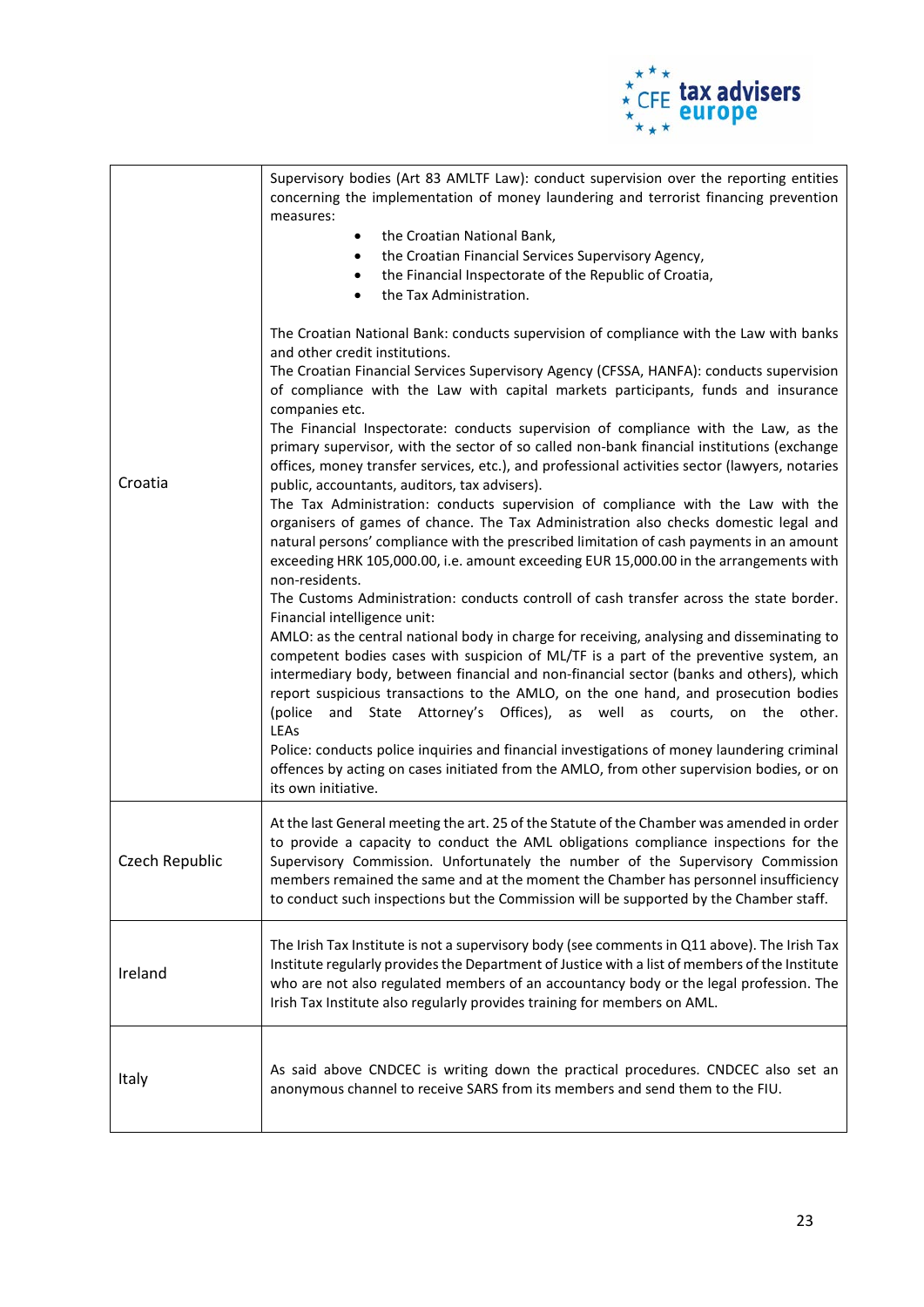

| Lithuania       | Association of Lithuanian Tax Advisers is fully operating according to the provisions of AML<br>Law.                                                                                                                                                                                                                                                                                                                                                                                                                                                                                                                                                                                                                                                           |
|-----------------|----------------------------------------------------------------------------------------------------------------------------------------------------------------------------------------------------------------------------------------------------------------------------------------------------------------------------------------------------------------------------------------------------------------------------------------------------------------------------------------------------------------------------------------------------------------------------------------------------------------------------------------------------------------------------------------------------------------------------------------------------------------|
| Luxembourg      | We plan to strengthen our efforts in AML/CFT by:<br>- reinforcing our internal procedure which frames the peer review and developing an IT<br>tool to support it (to increase and speed up the number of controls),<br>- publishing an update of our practical guide,<br>- hiring a dedicated employee to the supervision of the peer review.                                                                                                                                                                                                                                                                                                                                                                                                                  |
| Russia          | $\prime$                                                                                                                                                                                                                                                                                                                                                                                                                                                                                                                                                                                                                                                                                                                                                       |
| Spain           | We're not a supervisory body and it doesn't exist any of this kind of organism either in<br>Spain. Nevertheless, we're concerned from the AEDAF organism about the Anti-Money<br>Laundering stuff and we're organizing conferences and opening days to talk and get<br>everyone informed about all this subject news introduced with the AML 4th Directive.<br>We're doing all these conferences helped by a Group of Experts in Anti-Money Laundering,<br>who knows everything about this law. Also, we have sent all the necessary information to<br>all over the associates, so they are informed about the news on AML. As there's a 5th<br>Directive project in AML, we also made what's possible to get all them informed about what<br>its coming soon. |
| The Netherlands | We have a very close cooperation with our regulator with mutual respect.                                                                                                                                                                                                                                                                                                                                                                                                                                                                                                                                                                                                                                                                                       |
| United Kingdom  | As noted in 2 above from June 2018 we will have to carry out criminal checks on beneficial<br>owners<br>As noted in 3 above we will have to notify which supervised members carry out trust and<br>company service work                                                                                                                                                                                                                                                                                                                                                                                                                                                                                                                                        |

## **Question 14 – What type of methodology you rely on to identify issues of relevance, do you rely on self-declaration of members, what type of background checks, if any, you perform?**

| Austria | Supervision will be possible in any possible way the AMLD is providing. |
|---------|-------------------------------------------------------------------------|
|         |                                                                         |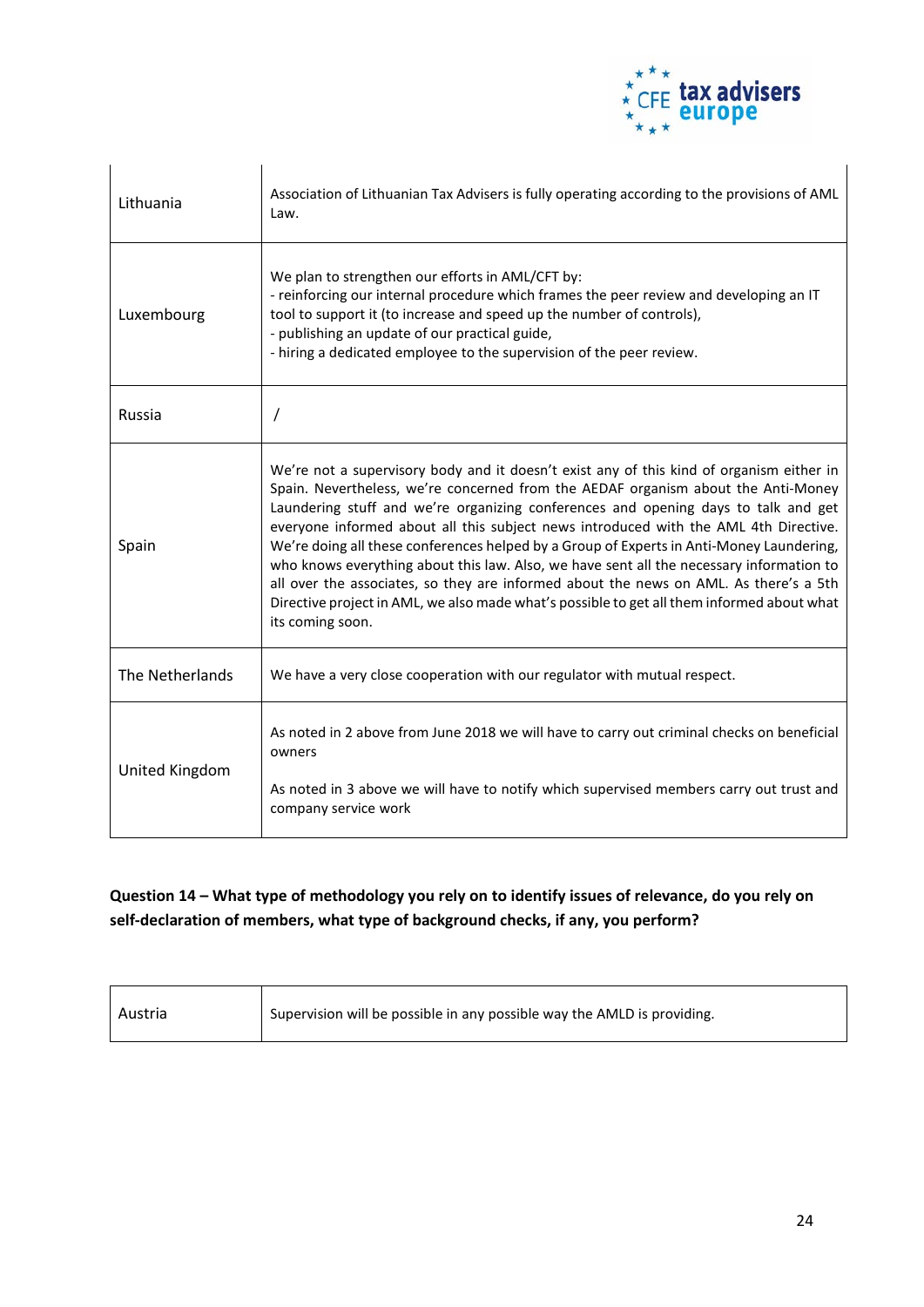

| <b>Belgium</b>  | The questions are largely based on the annual bi AWW questionnaire, whose responses are<br>verified as part of an on-site approach. Each question has a specific weight. Questions to<br>check whether the regulations in force are respected (for example: do you have liability<br>insurance?) Carry more weight than questions that are limited to checking whether the<br>firm is trying to achieve organizational efficiency. Each member can quickly check in<br>BeExcellent if he is ready and if his office is ready for quality review. |
|-----------------|--------------------------------------------------------------------------------------------------------------------------------------------------------------------------------------------------------------------------------------------------------------------------------------------------------------------------------------------------------------------------------------------------------------------------------------------------------------------------------------------------------------------------------------------------|
| Croatia         | Key Measures to be taken include customer due diligence via KYC standard and notification<br>of suspicious transactions to the AML Office.                                                                                                                                                                                                                                                                                                                                                                                                       |
| Czech Republic  | So far we controlled tax advisers on the initiative of the Financial Analytical Office or on the<br>initiative from the inside of the Chamber. Now we are going to perform our own controls<br>of AML obligations compliance based on our own risk analysis (assessment) and plan of<br>controls. Moreover the controls are automatically conducted in case of a filed complain<br>about a tax adviser due to an assumption that such a tax advisor does not comply with the<br>AML obligations.                                                 |
| Ireland         | N/A - Irish Tax Institute is not a supervisory body.                                                                                                                                                                                                                                                                                                                                                                                                                                                                                             |
| Italy           | This prevision is not already being set for professionals and they have no duties now, since<br>our FIU announced the schemes for AML objective communications will be set first for the<br>financial sector.                                                                                                                                                                                                                                                                                                                                    |
| Lithuania       | Association of Lithuanian Tax Advisers rely on self-declaration which is provided by the tax<br>advisors before the joining the Association.                                                                                                                                                                                                                                                                                                                                                                                                     |
| Luxembourg      | Issues of relevance are relied on self-declaration of members firstly and then on-site control<br>(with sampling).                                                                                                                                                                                                                                                                                                                                                                                                                               |
| Russia          |                                                                                                                                                                                                                                                                                                                                                                                                                                                                                                                                                  |
| Spain           | We did not have had to apply any process to check the amount of true that all the<br>information that we receive have.                                                                                                                                                                                                                                                                                                                                                                                                                           |
| The Netherlands | <b>NA</b>                                                                                                                                                                                                                                                                                                                                                                                                                                                                                                                                        |
| United Kingdom  | Currently we ask our supervised members on an annual return to confirm whether they<br>have any criminal convictions, been disqualified from acting as a director, been subject to<br>disciplinary action etc. As noted in 2 above from next year we will also have to carry out<br>criminal checks.                                                                                                                                                                                                                                             |